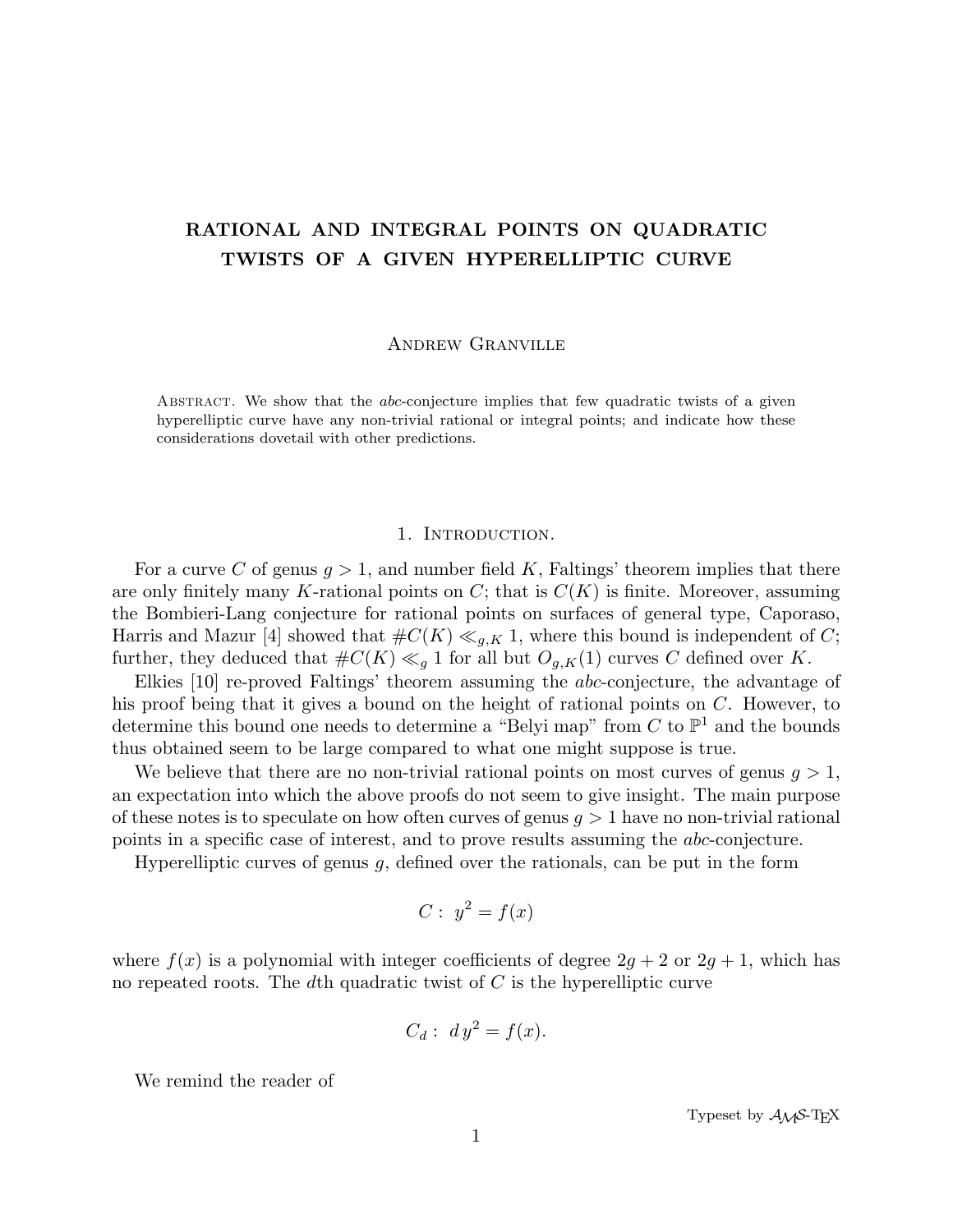**The abc-conjecture.** (Oesterlé, Masser, Szpiro): If a, b, c are coprime positive integers satisfying  $a + b = c$  then

$$
c \ll N(abc)^{1+o(1)},
$$

where  $N(m)$  is the product of the distinct primes dividing m (that is,  $N(\prod_p p^{e_p}) = \prod_p p$ ). (Here the " $o(1)$ " term approaches 0 as  $N(abc) \to \infty$  or, equivalently,  $c \to \infty$ .)

A Belyi map is a rational function from a given curve to  $\mathbb{P}^1$  which ramifies over no more than three points. Belyi showed how to construct such a map from  $\mathbb{P}^1$  to  $\mathbb{P}^1$  whose critical points include any given finite set of points. So, for a hyperelliptic curve  $C$ , we can first map each point on the given curve to its  $x$ -coordinate and then compose this projection with our Belyi function from  $\mathbb{P}^1$  to  $\mathbb{P}^1$ , where our given finite set of points includes the roots of f, as well as  $x = \infty$  if the degree of f is odd, to obtain a Belyi map for the original curve. From this construction we see that we can take the same Belyi map from  $C_d$  to  $\mathbb{P}^1$  for each d, that is the same rational function of the variable x only. Armed with this construction we apply the *abc*-conjecture as in Elkies' work [10], but now the abc-conjecture applies uniformly to the family of quadratic twists of the given hyperelliptic curve C, leading to the following bounds on the size of rational and integral points on the curves  $C_d$ .

**Theorem 1.** Assume that the abc-conjecture is true. Suppose that  $f(x) \in \mathbb{Z}[x]$  does not have repeated roots.

(i) If  $g \geq 1$  then the integral points on  $C_d$  with x-coordinate r satisfy

 $|r| \ll |d|^{1/(\deg(f)-2)+o(1)}.$ 

(ii) If  $g \geq 2$  then the rational points on  $C_d$  with x-coordinate  $r/s$  where  $(r, s) = 1$  satisfy

.

$$
|r|, |s| \ll |d|^{1/(2g-2) + o(1)}
$$

We believe that Theorem 1 is best possible in that there are integral (and rational) points on various  $C_d$  with such large x-coordinates, and we will prove this whenever f has a factor of degree two (a factor of degree four, respectively) over Q.

Certain rational points predictably occur on each  $C_d$ , namely those with y-coordinate 0 as well as the points at  $\infty$  when f has odd degree, and so are uninteresting for us. We call these the "trivial points". Our goal is to determine how many  $C_d$  possess other rational points, that is, "non-trivial points".

Since each value of  $r/s$  with  $f(r/s) \neq 0$  gives rise to a unique squarefree d, we can immediately deduce the following result from Theorem 1.

**Corollary 1.** Assume that the abc-conjecture is true. Suppose that  $f(x) \in \mathbb{Z}[x]$  does not have repeated roots.

(i) If f has degree  $\geq$  3 (that is  $g \geq 1$ ) then there are  $\ll_f D^{1/(\deg(f)-2)+o(1)}$  squarefree integers d with  $|d| \leq D$  for which  $C_d$  has a non-trivial integral point.

(ii) If f has degree  $\geq 5$  (that is  $g \geq 2$ ) then there are  $\ll_f D^{1/(g-1)+o(1)}$  squarefree integers d with  $|d| \leq D$  for which  $C_d$  has a non-trivial rational point.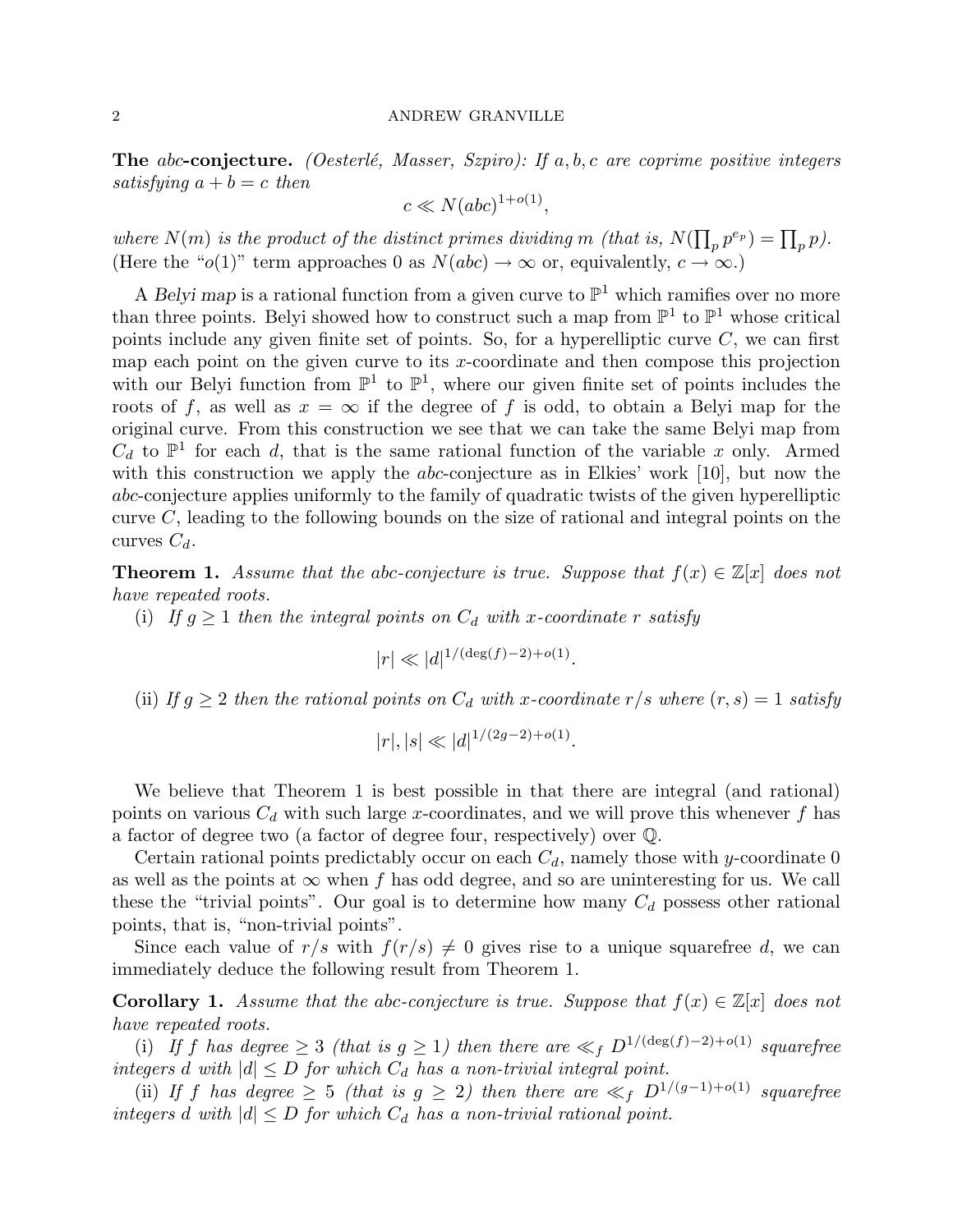Therefore there are  $\ll_f D^{1/2+o(1)}$  values of  $|d| \leq D$  for which  $C_d$  has a non-trivial rational point if  $q > 3$  (assuming the *abc*-conjecture). We believe that Corollary 1 is not far from the best possible:

**Conjecture 1.** If  $f(x) \in \mathbb{Z}[x]$  does not have repeated roots then there exist constants  $\kappa_f, \kappa_f' > 0$  for which

(i) There are  $\sim \kappa_f D^{1/\deg(f)}$  squarefree integers d with  $|d| \leq D$  for which  $C_d$  has a non-trivial integral point, provided  $deg(f) \geq 3$ .

(ii) There are  $\sim \kappa_f' D^{1/(g+1)}$  squarefree integers d with  $|d| \leq D$  for which  $C_d$  has a non-trivial rational point, provided  $g \geq 2$ .

We will give (conjectural) values for  $\kappa_f$  and  $\kappa'_f$  below. The results in [12] can be used to deduce that the lower bounds implicit in Conjecture 1 hold (with the same constants  $\kappa_f$  and  $\kappa'_{f}$ ), assuming the *abc*-conjecture. Stewart and Top [16, Theorem 2] came close to proving this, unconditionally, by showing that there are  $\gg_f D^{1/(g+1)}/ \log^2 D$  squarefree integers  $d \leq D$  for which  $C_d$  has a non-trivial rational point. In fact, we can prove Conjecture 1 for a family of hyperelliptic curves, assuming the abc-conjecture:

**Theorem 2.** Assume that the abc-conjecture is true, and suppose that  $f(x) \in \mathbb{Z}[x]$  factors into distinct linear factors over Q. If  $f(x)$  has degree  $\geq 7$  (so that  $g \geq 3$ ) then Conjecture  $1(i)$  is true for f. If  $f(x)$  has degree  $> 25$  (so that  $g > 12$ ) then Conjecture  $1(ii)$  is true for f.

The work of Caporaso, Harris and Mazur discussed above suggests that the number of rational points on  $C_d$  is uniformly bounded. It is of interest to explicitly determine that bound, though some clarifications are necessary. Rational and integral points come in automorphism classes (that is, orbits of the action of the automorphism group). We always have the automorphism  $(x, y) \mapsto (x, -y)$ . There is sometimes also an automorphism  $(x, y) \mapsto (a - x, \pm y)$  for some fixed integer a, for integral points; and sometimes automorphisms of the form

$$
(x, y) \mapsto \left(\frac{\alpha x + \beta}{\gamma x + \delta}, \frac{\pm \eta y}{(\gamma x + \delta)^{g+1}}\right),
$$

for some fixed integers  $\alpha, \beta, \gamma, \delta, \eta$ , for rational points. We denote by Aut(C) the (finite) group of such automorphisms of C, and define  $c_d(\mathbb{Z})$  and  $c_d(\mathbb{Q})$  to be the number of automorphism classes of non-trivial integral and rational points on  $C_d$ , respectively. We believe that these are typically small:

**Conjecture 2.** There exists a constant  $g_0$  such that if  $f(x) \in \mathbb{Z}[x]$  does not have repeated roots and  $g \ge g_0$  then

- (i) There are only finitely many squarefree integers d for which  $c_d(\mathbb{Z}) > 1$ .
- (ii) There are only finitely many squarefree integers d for which  $c_d(\mathbb{Q}) > 2$ .

Remarks. One can easily find, by interpolation methods, a monic polynomial f of degree n such that  $(x, f(x))$  passes through n given points. If these are all integral points then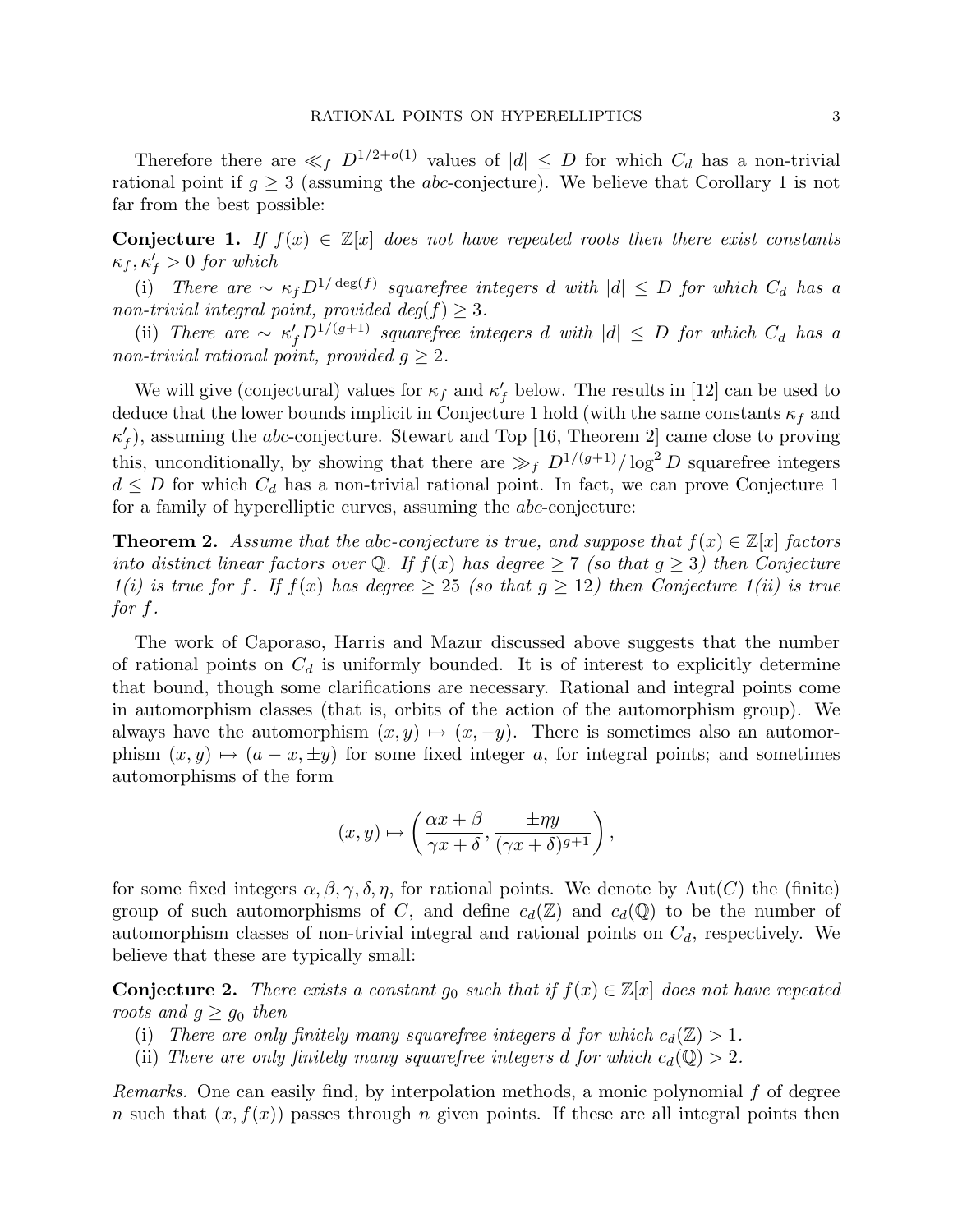one usually has  $c_1(\mathbb{Q}) \geq c_1(\mathbb{Z}) \geq n$ . This does not contradict our conjecture since we have allowed for finitely many exceptional d.

Any curve of genus  $g > 1$  has finitely many rational points. By multiplying the coefficients of  $f$  by appropriate powers of the least common multiple,  $L$ , of the denominators of these rational points, we obtain a model for the curve on which all the rational points are now integral. This can not be done simultaneously for all twists, as L will go to  $\infty$ . However it does mean that we cannot uniformly bound the "finitely many" in (i).

It is known that  $\#\text{Aut}(C) \leq 84(q-1)$ ; so our conjecture implies specific uniform bounds for the number of integral and rational points on the quadratic twists of a given hyperelliptic curve, with finitely many exceptions (that is, exceptional twists).

In Theorem  $5(i)$  (in section 8) we exhibit certain infinite families of curves,  $C$ , for which Conjecture  $2(i)$  is true, assuming the *abc*-conjecture. Moreover, in Theorem  $5(ii)$ , we exhibit certain infinite families of  $C$  for which there are only finitely many squarefree integers d with  $c_d(\mathbb{Q}) > 1$  assuming the abc and abcd conjectures, that is, even more than Conjecture 2(ii) is true.

We can go further than Conjecture 2 assuming the

**Bombieri-Lang conjecture.** Let X be any variety of general type, defined over a number field K. There exists a proper closed subvariety  $S \subset X$  such that for any number field L containing  $K$ , the set of  $L$ -rational points of  $X$  lying outside of  $S$  is finite.

**Theorem 3.** Assume that the Bombieri-Lang conjecture is true. If  $f(x) \in \mathbb{Z}[x]$  does not have repeated roots and  $g > 1$  then the set of squarefree integers d for which  $c_d(\mathbb{Q}) \geq 2$ may be parameterized by the rational points on a finite number of curves of genus 0 and 1, together with finitely many exceptional d.

Here we use the Bombieri-Lang conjecture only for surfaces of the form  $z^2 = g(x)g(y)$ where  $g(X) \in \mathbb{Z}[X]$  has even degree  $\geq 6$ .

Conjecture 2 and Theorem 3 suggest that quadratic twists with  $c_d(\mathbb{Z}) > 1$  or  $c_d(\mathbb{Q}) > 1$ are rare. We now give explicit bounds on this:

**Theorem 4.** (i) Assume that the abc-conjecture is true. If  $f(x) \in \mathbb{Z}[x]$  factors into distinct linear factors over Q, with  $g \geq 3$  then there are

$$
\ll D^{2/(3(\deg(f)-2))+o(1)}
$$

squarefree integers  $d \leq D$  for which  $c_d(\mathbb{Z}) \geq 2$ .

(ii) Assume that the Bombieri-Lang conjecture and Conjecture  $1(ii)$  are true. There are  $\ll D^{1/(2g)}$  squarefree integers  $d \leq D$  for which  $c_d(\mathbb{Q}) \geq 2$ .

If we do not assume Conjecture  $1(i)$  in the hypothesis of Theorem  $4(ii)$ , but rather the abc-conjecture, then we only prove that there are  $\ll D^{1/(2g-2)+o(1)}$  squarefree integers  $d \leq D$  for which  $c_d(\mathbb{Q}) \geq 2$ .

We will show that Theorem  $4(ii)$  is close to best possible by exhibiting, under the assumption of the *abc*-conjecture, infinite families of curves C for which there are  $\gg_f$  $D^{1/(2g+1)}$  squarefree integers  $d \leq D$  with  $c_d(\mathbb{Q}) \geq 2$ .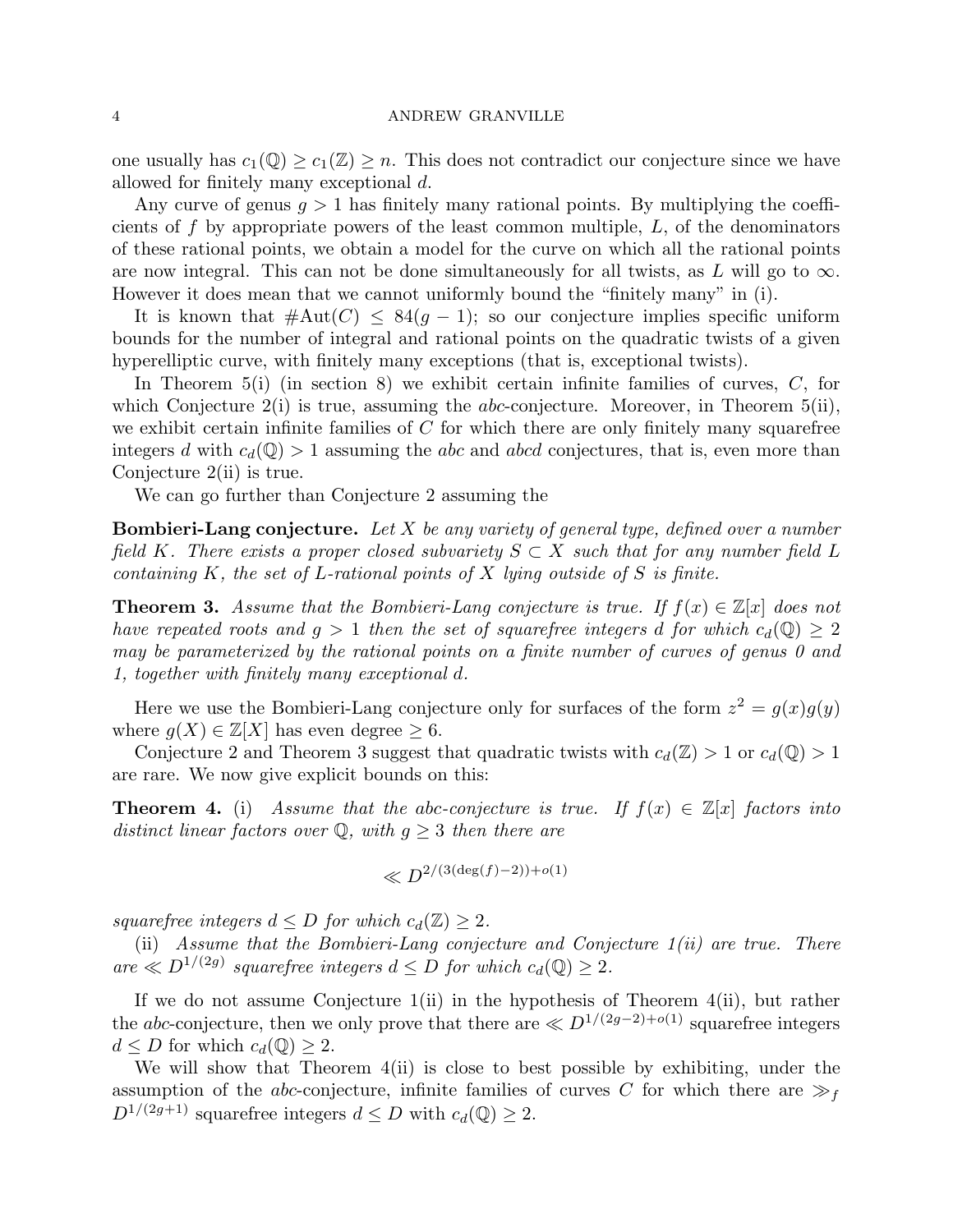In section 9 we make a couple of general remarks that arise from these considerations. Then, in section 10, we extrapolate these ideas to make predictions about quadratic twists containing infinitely many rational or integral points. Finally, in section 11, we extend some of our results to the quadratic twists of superelliptic curves.

**Notation:** Throughout  $f(x)$  is a polynomial of degree n, with leading coefficient  $f_0 \neq 0$ , with all integer coefficients and no repeated roots. Here  $n = 2g + 1$  or  $2g + 2$ , and we define  $F(x, z) = z^{2g+2} f(x/z).$ 

Define  $V_f = 2|f_0|^{-1/n}$  and  $A_f = 1$  or 2, equalling 2 if and only if there exists  $\ell \in \mathbb{Z}$ such that  $f(x) = f(\ell - x)$ . For each integer r let  $\omega(r)$  be the number of residue classes t (mod r) for which r divides  $f(t)$ . Then define  $\kappa_f = \kappa_{f,2}$  where

$$
\kappa_{f,m} := \frac{V_f}{A_f} \prod_p \left\{ 1 + \left( 1 - \frac{1}{p^{m/n}} \right) \left( \frac{\omega(p^m)}{p^{m(1-1/n)}} + \frac{\omega(p^{2m})}{p^{2m(1-1/n)}} + \frac{\omega(p^{3m})}{p^{3m(1-1/n)}} + \dots \right) \right\}.
$$

For  $m \geq 2$  this converges unless  $\deg(f) = n = 1$  or  $m = n = 2$ . An analogous definition can be made over any number field. Note that if  $p \nmid \text{disc}(f)$  then  $\omega(p^k) = \omega(p)$  for each k, so that the pth term of the Euler product is  $1 + \omega(p)(p^{m/n} - 1)/(p^m - p^{m/n})$ .

Let  $\omega'(r)$  be the number of pairs of residue classes  $(u, v)$  (mod r) with  $gcd(u, v, r) =$ 1 for which  $F(u, v) \equiv 0 \pmod{r}$ . By the Chinese Remainder Theorem both  $\omega(.)$  and  $ω'$ .) are multiplicative functions. (Note that if  $p \nmid f_0$  then  $ω'(p^k) = p^{k-1}(p-1)ω(p^k)$ .) We define  $V'_f$  to be the area of  $\{(x,y) \in \mathbb{R}^2 : |F(x,y)| \leq 1\}$ ; and  $A_f(\mathbb{Q})$  to be the number of distinct  $\mathbb{Q}$ -linear transformations  $(x, z) \mapsto (\alpha x + \beta z, \gamma x + \delta z)$  of F for which  $F(\alpha x + \beta z, \gamma x + \delta z) \equiv F(x, z) \mod (\mathbb{Q}^*)^2$ . Comparing both sides of this equation, this happens if and only if  $\rho \mapsto (\alpha \rho + \beta)/(\gamma \rho + \delta)$  is an automorphism of the roots  $\rho$  of  $f(\rho) = 0$ (including  $\rho = \infty$  if f has odd degree), and either  $F(\alpha, \gamma)$  and  $F(1, 0)$  are non-zero with  $F(\alpha, \gamma)/F(1,0) \in \mathbb{Q}^2$ , or  $\gamma = F(1,0) = 0$  with  $\alpha\delta \in \mathbb{Q}^2$ , or  $F(\alpha, \gamma) = F(1,0) = 0$  and  $\gamma \neq 0$  with  $-(\alpha \delta - \beta \gamma) f'(\alpha/\gamma) \in \mathbb{Q}^2$ . In the second case  $\rho \mapsto (\alpha/\delta) \rho + \beta/\delta$ , which implies that  $\alpha/\delta = 1$  or  $-1$ ; since  $\alpha\delta \in \mathbb{Q}^2$  we deduce that  $\alpha = \delta$  which implies that  $\beta = 0$  and this transformation is thus the identity. Note that we must have  $\alpha\delta-\beta\gamma\neq 0$ . (In the appendix to [12] this is explored in detail and it is shown that  $A_f(\mathbb{Q})$  must equal 1, 2, 3, 4, 6, 8 or 12.) Let  $N = m(g + 1)$  and  $\kappa'_{f} = \kappa'_{f,2}$  where

$$
\kappa'_{f,m} := \frac{V'_f}{A_f(\mathbb{Q})} \prod_p \left\{ 1 + \left( 1 - \frac{1}{p^{2m/N}} \right) \left( \frac{\omega'(p^m)}{p^{2m(1-1/N)}} + \frac{\omega'(p^{2m})}{p^{4m(1-1/N)}} + \dots \right) \right\}.
$$

For  $m \geq 2$  this converges unless  $m = N = 2$ , or  $m = N = 3$ , or  $N = 4$  and  $m = 2$ . Analogous definitions and predictions can be made for any number field K. If  $p \nmid f_0 \text{disc}(f)$ then the pth term of the Euler product is  $1 + \omega(p)(p-1)(p^{2m/N} - 1)/p(p^m - p^{2m/N})$ .

One may think of  $V_f$  and  $V'_f$  as the local factors at infinity, to go with the local factors at the finite primes p in the products defining  $\kappa_{f,m}$  and  $\kappa'_{f,m}$ .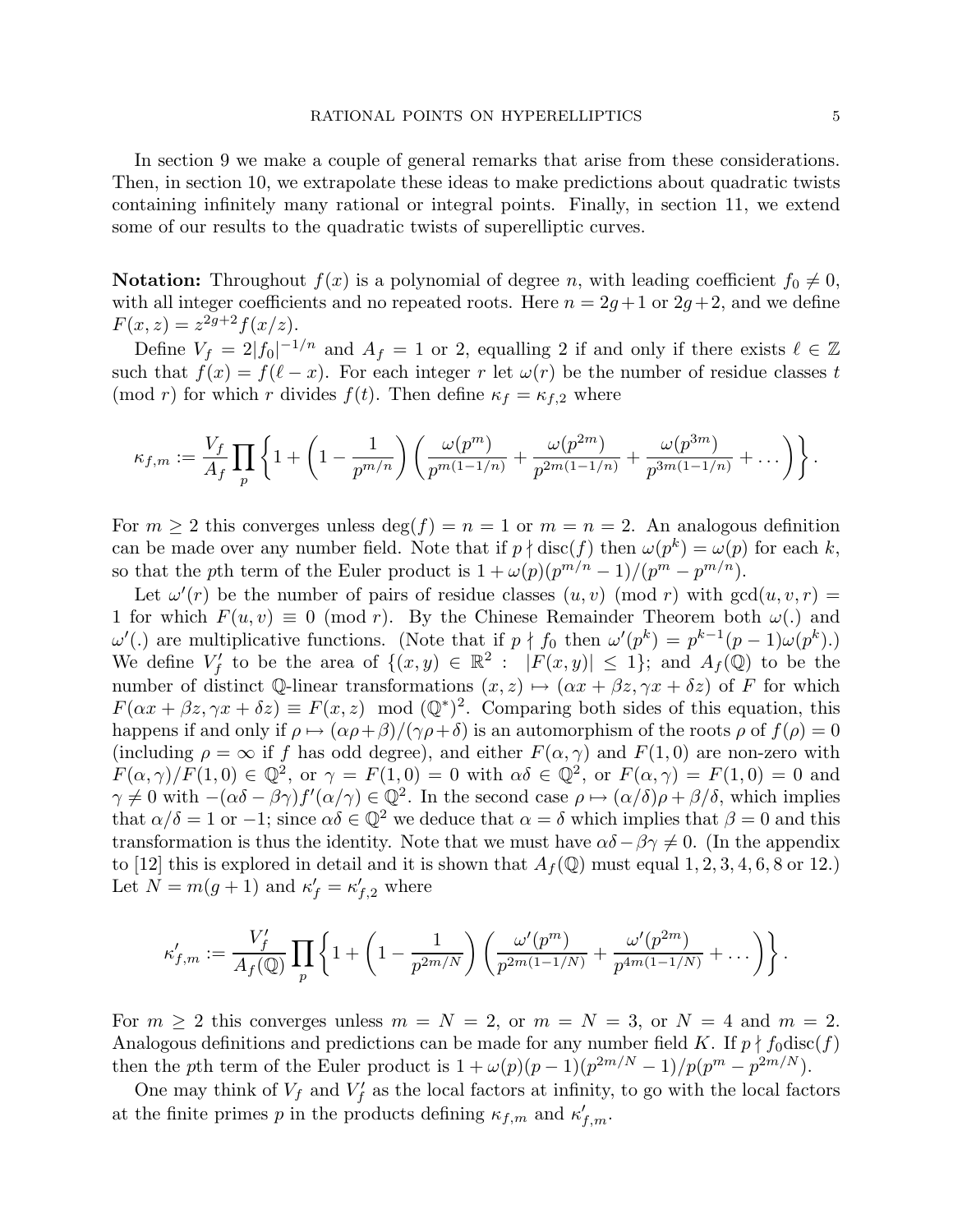#### 2. Bounding the height of points on curves

A key tool in the proof of Theorem 1 is Theorem 5 from [12] which states:

**Proposition 1.** Assume that the abc-conjecture is true. Suppose that  $G(x, y) \in \mathbb{Z}[x, y]$  is homogenous, without any repeated factors. Then, for any coprime integers r and s,

$$
\prod_{\text{prime }p|G(r,s)} p \gg_G \max\{|r|,|s|\}^{\deg(G)-2-o(1)}.
$$

Now, given a polynomial f without repeated roots, take  $G(x, y) = y^{\deg(f) + 1} f(x/y)$  and apply Proposition 1 to obtain the following result:

**Corollary 2.** Assume that the abc-conjecture is true. Suppose that  $f(x) \in \mathbb{Z}[x]$  is without repeated roots. Then, for any integer r,

$$
\prod_{\text{prime }p\mid f(r)} p \gg_f |r|^{\deg(f)-1-o(1)}.
$$

*Proof of Theorem 1 for integral points.* We have integers  $d, t, r$  satisfying

(1) d t<sup>2</sup> = f(r).

By Corollary 2 we have, assuming the abc-conjecture,

$$
(|d||r|^{\deg(f)})^{1/2} \gg_f |df(r)|^{1/2} = |dt| \ge \prod_{p|dt} p = \prod_{p|f(r)} p \gg_f |r|^{\deg(f)-1-o(1)},
$$

and the result follows.

*Proof of Theorem 1 for rational points.* Homogenizing f to obtain  $F$  as above, we have

$$
(2) \t\t dt2 = F(r, s)
$$

for some integer t. Let  $H = \max\{|r|, |s|\}$ , so that  $|F(r, s)| \ll_f H^{2g+2}$ . Applying Proposition 1 we get, assuming the abc-conjecture,

$$
|d|^{1/2}H^{g+1} \gg_f |d F(r,s)|^{1/2} = |dt| \ge \prod_{p|dt} p = \prod_{p|F(r,s)} p \gg_f H^{2g - o(1)},
$$

and the result follows.

Theorem 1 is "best possible". Suppose that  $f(x) = (x^2 - 1)g(x)$ . For any fixed positive, non-square, integer  $D$  we know that there are arbitrarily large integer solutions  $(r, v)$  to  $r^2 - 1 = D v^2$ . Therefore if  $dt^2 = f(r) = (r^2 - 1)g(r) = D v^2 g(r)$  with d squarefree then d divides  $D g(r)$  and so  $d \ll_g |r|^{\deg(g)} = |r|^{\deg(f)-2}$ ; that is  $|r| \gg_f |d|^{1/(\deg(f)-2)}$ . This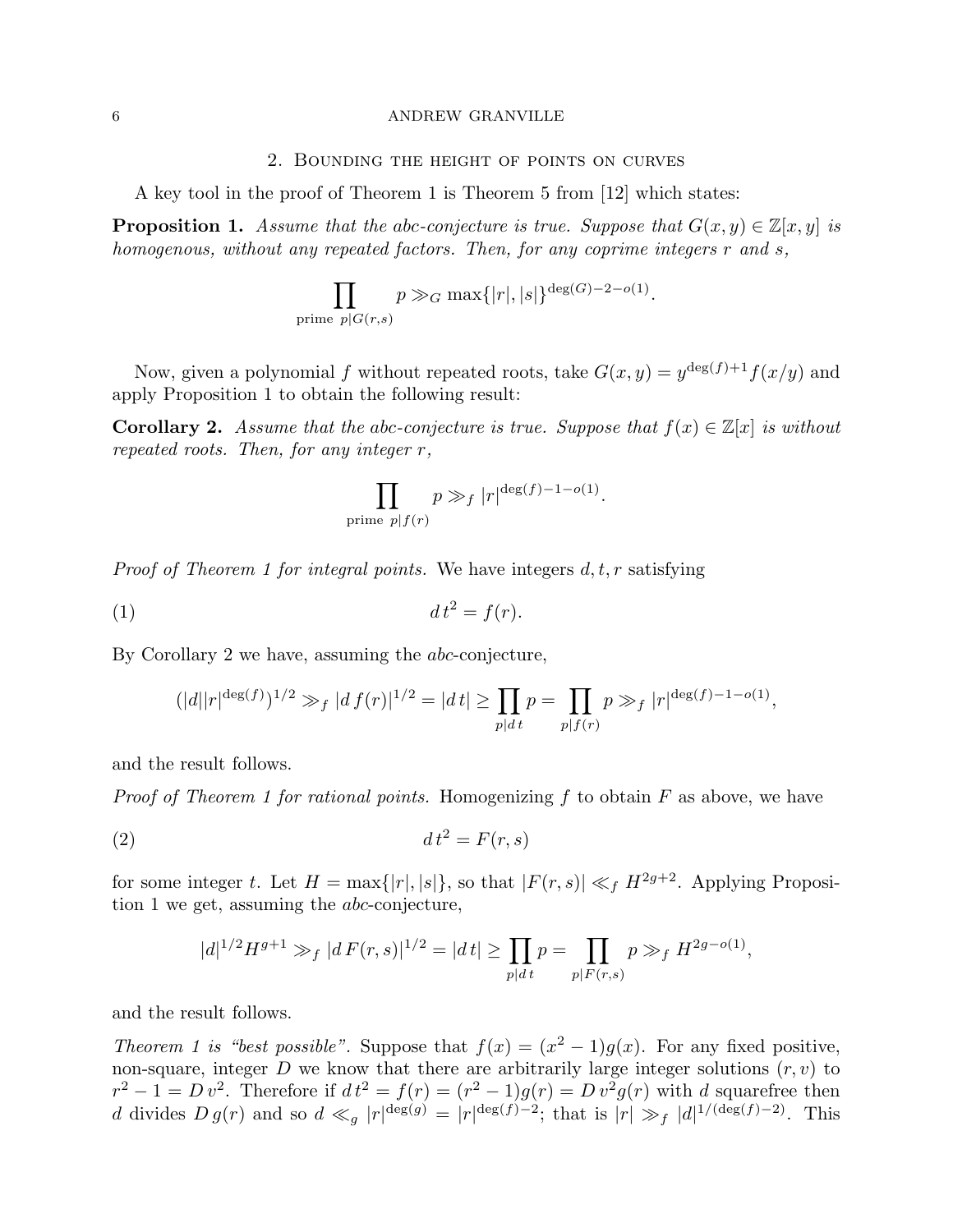same construction works whenever f has a factor of degree 2 over the rationals, call it  $h(x)$ with leading coefficient  $h_0 > 0$ , and D is a positive integer such that  $Dh_0$  is not a square, since one then knows that there are arbitrarily large integer solutions  $(r, v)$  to  $h(r) = Dv^2$ whenever there is at least one, by the theory of the Pell equation.

Now assume that f has a factor  $h(x)$  of degree 4 over the rationals, with  $h(0) = 0$ , so that  $f(x) = h(x)g(x)$ . Select any rational w for which  $h(w) \neq 0$  and let D be the squarefree integer for which  $Dh(w) \in \mathbb{Q}^2$ . It can be shown that for most w, the point  $(w, u)$  is a point of infinite order on the elliptic curve  $D y^2 = h(x)$ . Taking a large enough multiple of this point we obtain an arbitrarily large rational point  $(r/s, v/s^2)$  on this curve, so that  $dt^2 = F(r, s) = H(r, s)G(r, s) = D v^2 G(r, s)$ . Hence d divides  $D G(r, s)$  and so

$$
|d| \ll_G \max\{|r|, |s|\}^{\deg(G)} = \max\{|r|, |s|\}^{2g-2}
$$

and thus  $|r|, |s| \gg_F |d|^{1/(2g-2)}$ .

### 3. Heuristic in support of Conjecture 1

Suppose that  $F(x, y) \in \mathbb{Z}[x, y]$  is homogenous of degree  $2g + 2$ , without any repeated factors. We wish to count the number of solutions to  $(2)$  in coprime integers r, s, with  $D < d \leq 2D$ . We saw, in the previous section, that the *abc*-conjecture implies that in any such solution to (2) we must have  $|r|, |s| \ll D^{1/(2g-2)+o(1)}$ .

For most pairs r, s with  $X < \max\{|r|, |s|\} \le 2X$ , we have  $F(r, s) \approx X^{2g+2}$ : the value can be significantly smaller, but only rarely, and then it can be no smaller than  $X^{2g-o(1)}$ by Roth's Theorem. To simplify our heuristic we ignore this possibility (though this is taken into account in the proof of Theorem 2). Anyway, if  $F(r, s) \approx X^{2g+2}$ , then we must have  $t \approx X^{g+1}/D^{1/2}$  in (2). Thus  $X \gg X_0 := D^{1/(2g+2)}$ .

For a fixed t the number of solutions to (2) with  $X < \max\{|r|, |s|\} \leq 2X$  and  $(r, s) = 1$ is around  $(\omega'(t^2)/t^4)X^2$ , and we expect a positive proportion of these values of d to be squarefree. Note that  $\omega'(p^r) = p^{r-1}(p-1)\omega(p^r)$  if  $p \nmid f_0$ , and that  $\omega(p^r) = \omega(p)$  if p  $\beta$  disc(f). Therefore, by a standard contour integration argument for summing coefficients of Dirichlet series, we know that  $\omega'(t^2)/t^2$  is  $\sim c_f(\log Y)^{\delta(f)-1}$  on average for values of t around Y, where  $\delta(f)$  denotes the number of irreducible factors of f. Thus the total number of solutions to  $(2)$  with r, s in this range should be

$$
\sum_{t \asymp X^{g+1}/D^{1/2}} \frac{\omega'(t^2)X^2}{t^4} \asymp_f X^2 \frac{(\log(X^{g+1}/D^{1/2}))^{\delta(f)-1}}{(X^{g+1}/D^{1/2})}
$$

$$
\asymp_f D^{1/2} \frac{(\log(X/X_0))^{\delta(f)-1}}{X^{g-1}},
$$

where  $X_0 = D^{1/(2g+2)}$ . Now, summing over  $X = X_0, 2X_0, ... 2^J X_0 = X_1$  with  $X_1 =$  $D^{1/(2g-2)+o(1)}$ , we find that the expected number of solutions to (2) with  $D < d \leq 2D$ when  $q > 1$  is

$$
\asymp D^{1/(g+1)}.
$$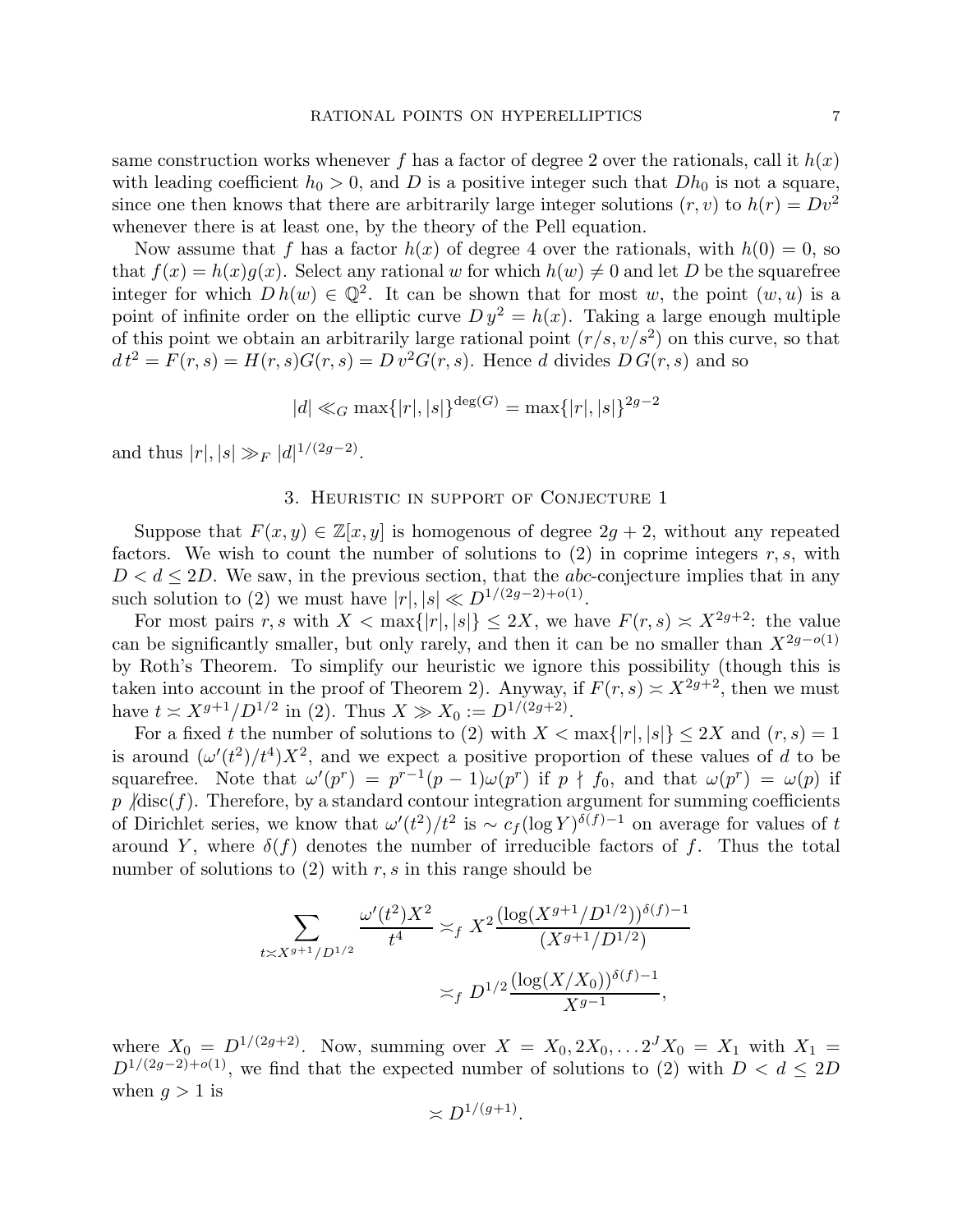The main contribution to the above sum comes from those X with  $X \ll X_0$ , and when these are carefully summed up they give Conjecture 1(ii). Indeed we shall do this in the forthcoming proof of Theorem 2.

An analogous (but simpler) heuristic leads to Conjecture 1(i).

# 4. Theorems 2 and 4 for Integral Points

In this section we assume that the abc-conjecture is true; and that  $f(x) \in \mathbb{Z}[x]$  has degree  $n \geq 7$ , and factors into distinct linear factors over  $\mathbb{Q}$ .

*Proof of Conjecture 1(i) for f.* We have seen that all solutions to (1) satisfy  $|r| \ll$  $|d|^{1/(n-2)+o(1)}$ , assuming the abc-conjecture. Write  $f(x) = c \prod_{i=1}^{n} (a_i X + b_i)$  where  $c, a_i, b_i$ are all integers with  $(a_i, b_i) = 1$ , so that  $f_0 = ca_1 \ldots a_n$ . If  $R < r \leq 2R$  with R sufficiently large then  $\{|f_0| + o(1)\}R^n < |f(r)| < \{2^n|f_0| + o(1)\}R^n$ . If (1) holds with  $D < d \le 2D$ then  $\{|f_0|/2 + o(1)\}R^n/D < t^2 < \{2^n|f_0| + o(1)\}R^n/D$ . Now, the number of  $r \in (R, 2R]$ for which  $f(r)$  is divisible by  $t^2$  is  $\omega(t^2)(R/t^2+O(1))$ . Therefore, for  $R=(DT^2)^{1/n}$  and constants  $c_1$  and  $c_2$  satisfying  $0 < c_1 < \sqrt{|f_0|/2}$  and  $c_2 > \sqrt{2^n |f_0|}$ , the number of such solutions to (1) is

$$
\ll \sum_{c_1T < t < c_2T} \omega(t^2)(R/t^2 + 1) \ll (R/T + T)\log^n T
$$

since  $\omega(m) \ll n^{\#\{p:p|m\}}$ . This gives  $\ll D^{1/n}$  solutions in total for  $T \ll D^{1/n}/\log^{n+\epsilon} D$ , and in fact  $o(D^{1/n})$  as  $T \to \infty$ . Unfortunately this just fails to cover the whole range  $|r| \ll |d|^{1/(n-2)+o(1)}$ , so this is where we use the fact that f is reducible.

Write each  $a_i r + b_i = d_i t_i^2$  with  $d_i$  squarefree so that  $d_1 \dots d_n = dt_0^2$  and  $t_0 t_1 \dots t_n = t$ , for some integer  $t_0 \geq 1$  which is uniformly bounded in terms of the coefficients of f. We now show that there exists a divisor  $\tau$  of t in the range  $R^{1/3} < \tau \leq R^{2/3}$ . If there exists  $t_i$  for which  $t_i > R^{1/3}$  then let  $\tau = t_i$ ; note that  $t_i^2 \leq a_i R + b_i \leq R^{4/3}$  so that  $t_i \leq R^{2/3}$ . Otherwise let  $\tau = t_1 t_2 \dots t_j$  where j is chosen as small as possible so that this is  $> R^{1/3}$ ; in this case  $\tau = (t_1 t_2 \dots t_{j-1}) t_j \leq R^{1/3} \cdot R^{1/3} = R^{2/3}$ . Also j exists since  $(t_1 \dots t_n)^2 = t^2/t_0^2 \gg$  $R^{n}/D \geq R^{2/3}$  if  $T \gg D^{1/(3n-2)}$ . Now  $(t_i^2, t_j^2)|(a_i r + b_i, a_j r + b_j)|(a_i b_j - a_j b_i)$ ; hence, the fact that  $\tau$  divides t implies that r is in one of  $\omega(\tau_f^2)$  congruence classes (mod  $\tau_f^2$ ) for some integer  $\tau_f$ , where  $\tau/\tau_f$  is an integer  $\ll_f 1$ . Therefore the number of such solutions to  $(1)$  is

$$
\ll \sum_{R^{1/3} < \tau < R^{2/3}} \omega(\tau^2)(R/\tau^2 + 1) \ll R^{2/3} \log^n R,
$$

which is  $\ll D^{1/n} / (\log D)^{n/3}$ , for  $T \ll D^{1/4} / (\log D)^{n^2}$ .

These two ranges for T allow us to account for all  $|r| \ll |d|^{1/(n-2)+o(1)}$  provided  $n \geq 7$ . To obtain an asymptotic formula for the number of such values of  $d$ , we need only consider  $|r| < D^{1/n}U$  as  $U \to \infty$  slowly with D, by the above estimates. Theorem 2 in [8] implies that there are a bounded number of integer solutions  $(r, s)$  to  $uf(r) = vf(s)$  where  $u \neq v$ are given. Moreover there are a bounded number of integer solutions  $(r, s)$  to  $f(r) = f(s)$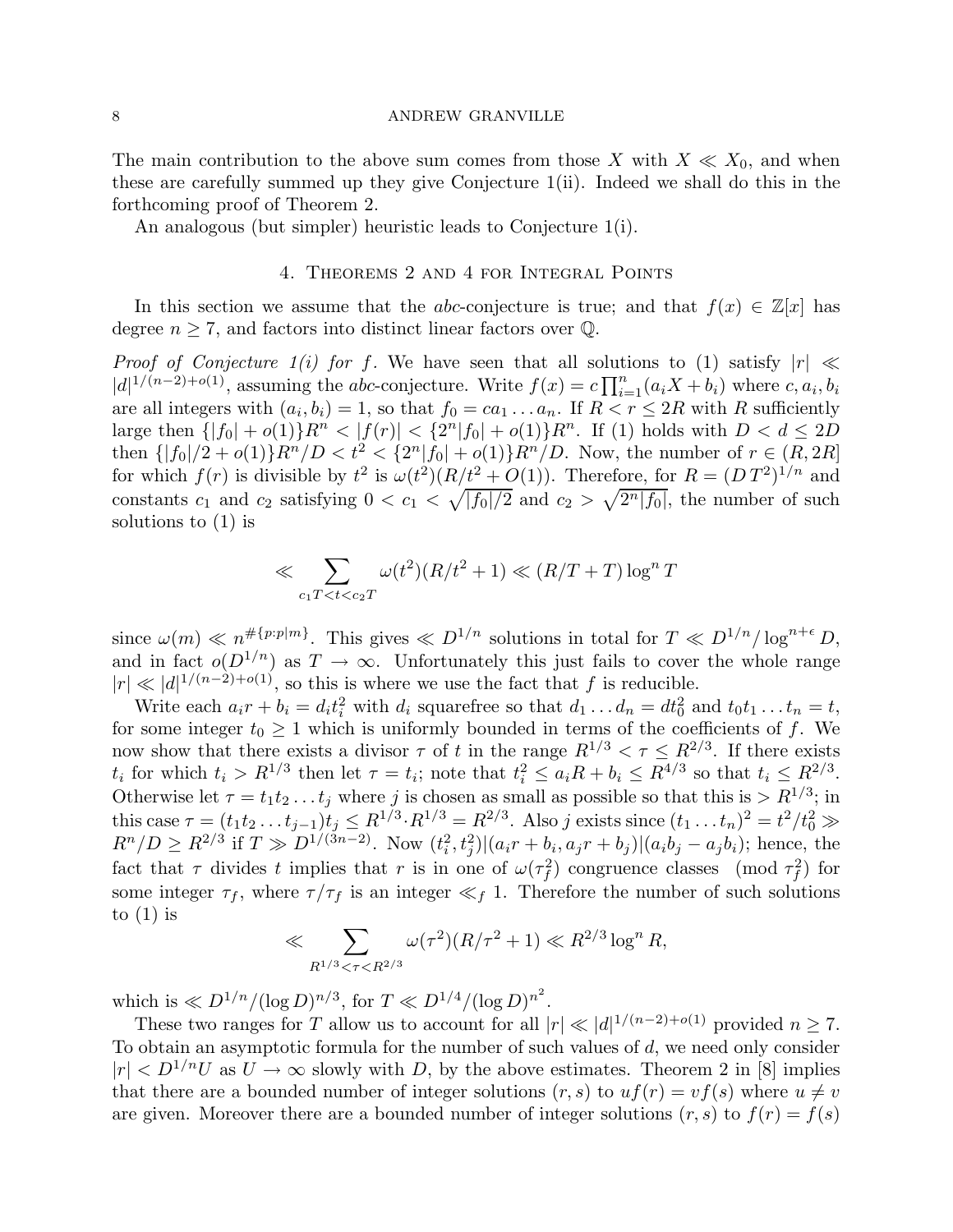other than  $s = r$  or  $\ell - r$  (if such an  $\ell$  exists). These results imply that the number of solutions to (1) with  $d \leq D$  is given by

$$
\sum_{t \le T} \# \{ r : |f(r)| \le D t^2, \ t^2 | f(r) \text{ and } f(r) / t^2 \text{ is squarefree} \} / A_f + o(D^{1/n})
$$

as  $T \to \infty$ . Now the condition  $|f(r)| \le D t^2$  is essentially equivalent to  $|r| \le \{1 +$  $o(1)\left(Dt^2/|f_0|^{1/n}$ . If  $t^2|f(r)$  then r is in one of  $\omega(t^2)$  residue classes mod  $t^2$ . If that class is, say,  $r_0$  then write  $r = r_0 + t^2 s$  and then  $g(s) = f(r_0 + t^2 s)/t^2$  and so we need to estimate  $\#\{s : |s| \leq S : g(s) \text{ is squarefree}\}\$  where  $S = S_t := \{1 + o(1)\}(Dt^2/|f_0|)^{1/n}/t^2$ . By the main result of [12] this is ~  $\prod_p(1-\omega_g(p^2)/p^2)2S$  (which can be shown to apply uniformly in this case) where  $\omega_g(p^2)$  denotes the number of m (mod  $p^2$ ) for which  $g(m) \equiv 0$ (mod  $p^2$ ). In fact if  $p^b$  is the exact power of p dividing t then  $\omega_g(p^2) = \omega(p^{2b+2}, r_0)$  where  $\omega(p^{2b+2}, r_0)$  is the number of m (mod  $p^{2b+2}$ ), with  $m \equiv r_0 \pmod{p^{2b}}$  for which  $f(m) \equiv 0$ (mod  $p^{2b+2}$ ). Thus if  $t = \prod_i p_i^{b_i}$  $\frac{b_i}{i}$  then the contribution of the "t terms" to the sum above is

$$
\sim 2S_t \prod_{p \nmid t} \left( 1 - \frac{\omega(p^2)}{p^2} \right) \prod_i \sum_{\substack{r_i \pmod{p^{2b_i}}} {f(r_i) \equiv 0 \pmod{p^{2b_i}}}} \left( 1 - \frac{\omega(p^{2b_i + 2}, r_i)}{p^2} \right)
$$

$$
= 2t^2 S_t \prod_{p \nmid t} \left( 1 - \frac{\omega(p^2)}{p^2} \right) \prod_i \left( \frac{\omega(p^{2b_i})}{p^{2b_i}} - \frac{\omega(p^{2b_i + 2})}{p^{2b_i + 2}} \right);
$$

and then summing over t we obtain the first result.

*Proof of Theorem 4(i)*. From the work of Bombieri and Pila [2] we know that there are  $\ll R^{1/n}(\log R)^{O(1)}$  pairs of distinct integers  $r_1, r_2 \in [R, 2R]$  for which  $t_2^2 f(r_1) = t_1^2 f(r_2)$ , uniformly for any given  $t_1, t_2$ . Thus the number of d for which  $C_d$  has a pair of nontrivial integer points  $f(r_1) = dt_1^2$ ,  $f(r_2) = dt_2^2$  with  $t_1, t_2 \leq T = R^{(1/3)(1/n-1/n^2)}$  is  $\ll$  $T^2R^{1/n}(\log R)^{O(1)}$ , which is certainly acceptable. For larger d we simply bound the number of twists with two points by the number with one point, for want of a better argument, and we obtain our result.

## 5. Proof of Theorem 2 for Rational Points

Define F from f as above. Define  $S(R, z)$  to be the set of pairs of coprime integers  $(r, s)$ such that  $R < \max\{|r|, |s|\} \leq 2R$  for which  $0 < |F(r, s)| \leq R^n/z$ . By Roth's theorem  $S(R, z)$  is empty if  $z \gg R^{2+o(1)}$ .

We claim that if  $1 \le z \le R$  then  $|S(R, z)| \asymp_f R^2/z$ : For  $z \ll 1$  this is trivial. Otherwise, write  $F(x,y) = c \prod_{i=1}^{n} (a_i X + b_i Y)$  where  $c, a_i, b_i$  are all integers with  $(a_i, b_i) = 1$ , so that  $f_0 = ca_1 \dots a_n$ . Since  $\max\{|a_i r + b_i s|, |a_i r + b_j s|\} \approx R$ , we see that there exists i such that  $|a_i r + b_i s| \ll R/z$  while  $|a_i r + b_i s| \approx R$  for all  $j \neq i$ . Now if  $a_i \neq 0$  then  $-R/(za_i) - b_i s/a_i \ll r \ll R/(za_i) - b_i s/a_i$  so that there are  $\asymp R/(za_i)$  possibilities for r, for each s, and thus we obtain the claim.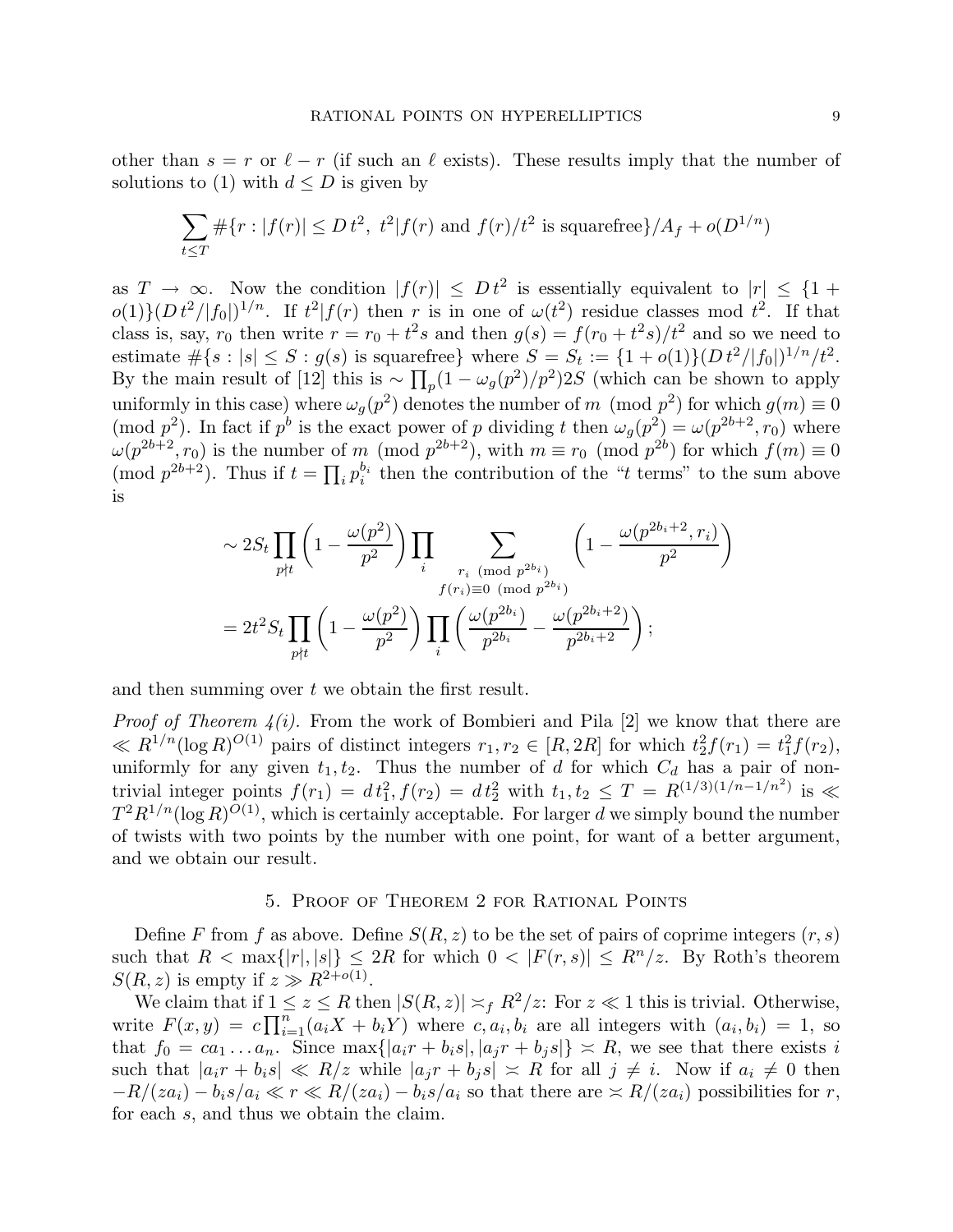Now define  $N(R, z)$  to be the number of  $(r, s) \in S(R, z)$  such that  $F(r, s) = D t^2$  where d is squarefree and  $D \leq d \leq 2D$ . The abc-conjecture tells us that in any such solution  $\max\{|r|,|s|\} \leq D^{1/(n-4)+o(1)}.$ 

Now,  $N(R, z) \le |S(R, z)| \asymp_f R^2/z$ , so that  $\sum_{j \ge 0} N(D^{1/n} \cdot 2^j, 2^{(2+\epsilon)j}) \ll D^{2/n}$ .

Given residue classes  $1 \le u, v < m$  which are coprime with m, and integers a, b, we will need an uniform estimate for the number of pairs of integers r, s satisfying  $|ar + bs| \leq X$ and  $vr \equiv us \pmod{m}$ . In fact the pairs  $(r, s)$  lie on the lattice generated by  $(u, v), (m, 0)$ and  $(0, m)$  which has determinant m. The number of lattice points in this region can be estimated by  $1/m$  times its volume, with an error no bigger than some multiple of the length of its perimeter.

If  $R = (DT^2)^{1/n}$  where  $z \leq T^2$  then  $t \approx T/\sqrt{z}$ . Thus we have  $t^2|F(r,s)$  where  $|a_i r + b_i s| \ll R/z$  and  $|r|, |s| \ll R$  and so, by the above, the number of lattice points is  $\ll \omega(t^2)(R^2/zt^2 + R)$ . Summing over all t, the number of lattice points is

$$
\ll (R^2/(\sqrt{z}T) + RT/\sqrt{z}) \log^n(T/\sqrt{z}).
$$

This is  $o(D^{2/n})$  whenever  $T \leq D^{1/(n+2)} / (\log D)^{n-2}$  provided  $T \to \infty$ ; and for  $z \geq$  $(T^{n+2}/D)^{2/n} \log^{2n+1} T$  for larger T (provided  $n \geq 5$ ).

We use the fact that f is reducible. Write each  $a_i r + b_i s = d_i t_i^2$  with  $d_i$  squarefree so that  $d_1 \ldots d_n = d$  and  $t_1 \ldots t_n = t$ . We now show that there exists a divisor  $\tau$  of t in the range  $(R/z)^{1/3} < \tau \ll \max\{(R/z)^{2/3}, R^{1/2}\}\$ . If there exists  $t_i$  for which  $t_i > (R/z)^{1/3}$  then let  $\tau = t_i$ ; note that  $t_i^2 \leq (|a_i| + |b_i|)R \ll R$ . Otherwise let  $\tau = t_1 t_2 \dots t_j$  where j is chosen as small as possible so that this is  $>(R/z)^{1/3}$ ; in this case  $\tau = (t_1 t_2 \dots t_{j-1}) t_j \leq (R/z)^{1/3}$ .  $(R/z)^{1/3}$ . Also j exists since  $(t_1 \dots t_n)^2 = t^2 \gg R^n / Dz \ge (R/z)^{2/3}$  if  $z \ll (T^{3n-2}/D)^{2/n}$ . Therefore, since  $(t_i^2, t_j^2) \mid (a_i r + b_i s, a_j r + b_j s) \mid (a_i b_j - a_j b_i)(r, s) = a_i b_j - a_j b_i$ , the fact that  $\tau$  divides t implies that  $r/s$  is in one of  $\omega(\tau_f^2)$  congruence classes (mod  $\tau_f^2$ ) for some integer  $\tau_f$ , where  $\tau/\tau_f$  is an integer  $\ll_f 1$ . Therefore the number of such solutions to (2) is

$$
\ll \sum_{(R/z)^{1/3} < \tau \ll R^{2/3}} \omega'(\tau^2)(R^2/z\tau^2 + R) \ll R^{5/3} \log^n R,
$$

which is  $\ll D^{2/n}/\log^2 D$  since  $R \le D^{1/(n-4)+o(1)}$ .

Combining the above gives the result that the number of such d is  $\ll D^{2/n}$  as  $n > 25$ , and one finds that there is a significant contribution to the main term only when  $z, T \ll 1$ .

To obtain the constant  $\kappa'_{f}$  we proceed much as in Theorem 2. The modular arithmetic proceeds much as before. The contribution of the size of the numbers in the definition of  $\kappa_f$  was  $2|f_0|^{-1/n}$ , which is obtained from  $\lim_{U\to\infty} |\{x \in \mathbb{R} : |f(x)| \leq U\}/U^{1/n}$ . Here the analogous contribution is  $\lim_{U\to\infty} |\{x,y\in\mathbb{R} : |F(x,y)| \leq U\}/U^{2/n} = V_f$ , and thus the result.

Remark. The argument used to bound the number of  $C_d$  with two integral points (i.e. the proof of Theorem 4(i)) does not seem to go through here: although Heath-Brown showed that there are  $\ll R^{2/n} (\log R)^{O(1)}$  rational points on  $f(r_1/s_1)t_2^2 = f(r_2/s_2)t_1^2$  with  $r_1, s_1, r_2, s_2 \leq R$  for any given  $t_1, t_2$ , we actually need to bound points on  $F(r_1, s_1)t_2^2 =$  $F(r_2, s_2)t_1^2$ .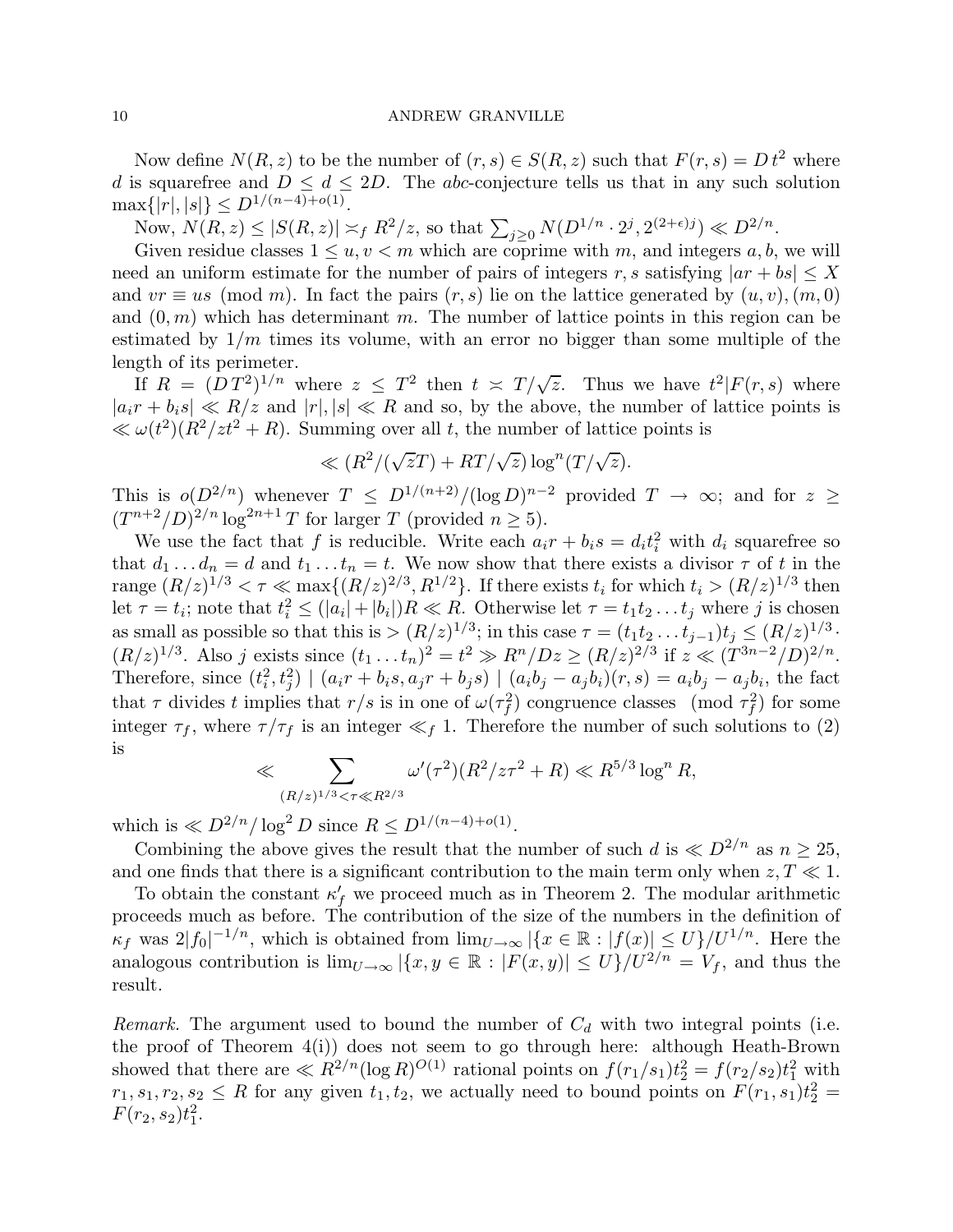#### RATIONAL POINTS ON HYPERELLIPTICS 11

#### 6. abc-theorems for polynomials.

In this section we establish unconditional results that are analogous to Proposition 1 and Corollary 2 for polynomials, which do not seem to have been observed previously:

**Proposition 2.** a) Suppose that  $g(x) \in \mathbb{C}[x]$  has no repeated roots. For any  $r(t) \in \mathbb{C}[t]$ we have

$$
#\{\alpha \in \mathbb{C}: g(r(\alpha)) = 0\} \geq \deg(r)(\deg(g) - 1) + 1.
$$

b) Suppose that  $G(x, y) \in \mathbb{C}[x, y]$  is homogenous, without any repeated factors. For any coprime polynomials  $r(t), s(t) \in \mathbb{C}[t]$ , we have

$$
\#\{\alpha \in \mathbb{C}: G(r(\alpha), s(\alpha)) = 0\} \ge \max\{\deg(r), \deg(s)\}(\deg(G) - 2) + 2.
$$

*Proof.* a) follows from the fact that any polynomial r has exactly deg(r) – 1 critical points counted with multiplicity, and b) from the fact that any rational function  $r/s$  on  $\mathbb{P}^1$  has exactly  $2 \deg(r/s)-2$  critical points counted with multiplicity. The proof also implies that the results here are best possible.

# 7. Pairs of Points on the same twists

Suppose that we have two solutions to (1) for a given d; that is  $du^2 = f(x)$  and  $d v<sup>2</sup> = f(y)$ . This then gives a solution to

$$
(3) \t\t\t z^2 = f(x)f(y)
$$

with  $z = \pm duv$ . Thus, for a given f, the set of pairs of different solutions to (1) with  $u, v > 0$ , as we vary over d, is in 1-1 correspondence with the set of solutions to (3) with  $z > 0$ , once we have discarded the "trivial" solutions with  $z = 0$ , and the "repeat solutions" with  $x = y$ .

# A surface of general type: Proof of Theorem 3

In order to apply the Bombieri-Lang conjecture we need to know that the surface defined by (3) is of general type. Ernst Kani provided me with the following proof. Let  $n = 2g+2 \geq$ 6 (so that  $g \ge 2$ ). Applying a Möbius transformation if necessary, we may assume that f has degree *n*. Let  $X = \{(x, y, z) : z^2 = f(x)f(y)\}$  and view X as a double cover of  $\mathbb{P}^1 \times \mathbb{P}^1$ . Then  $H := A_1 \times \mathbb{P}^1 + \mathbb{P}^1 \times A_2$  (for points  $A_1, A_2$ ) is an ample divisor on  $Y = \mathbb{P}^1 \times \mathbb{P}^1$ , and the canonical divisor on Y is  $K_Y = -2H$ . Moreover, the divisor D defined by  $f(x)f(y) = 0$ is linearly equivalent to  $nH (D \sim nH)$  and has only simple singularities. Thus, if  $p : X$ denotes the de-singularized double cover (as in [1], p. 182), then by equation (8) there we have

$$
K_X \sim p^*(-2H + (n/2)H) = p^*(mH)
$$
, with  $m = (n-4)/2$ .

Thus, for any  $k > 0$ ,

(4) 
$$
h^{0}(kK_{X}) = h^{0}(p^{*}(kmH)) \geq h^{0}(kmH) \sim ck^{2}m^{2}
$$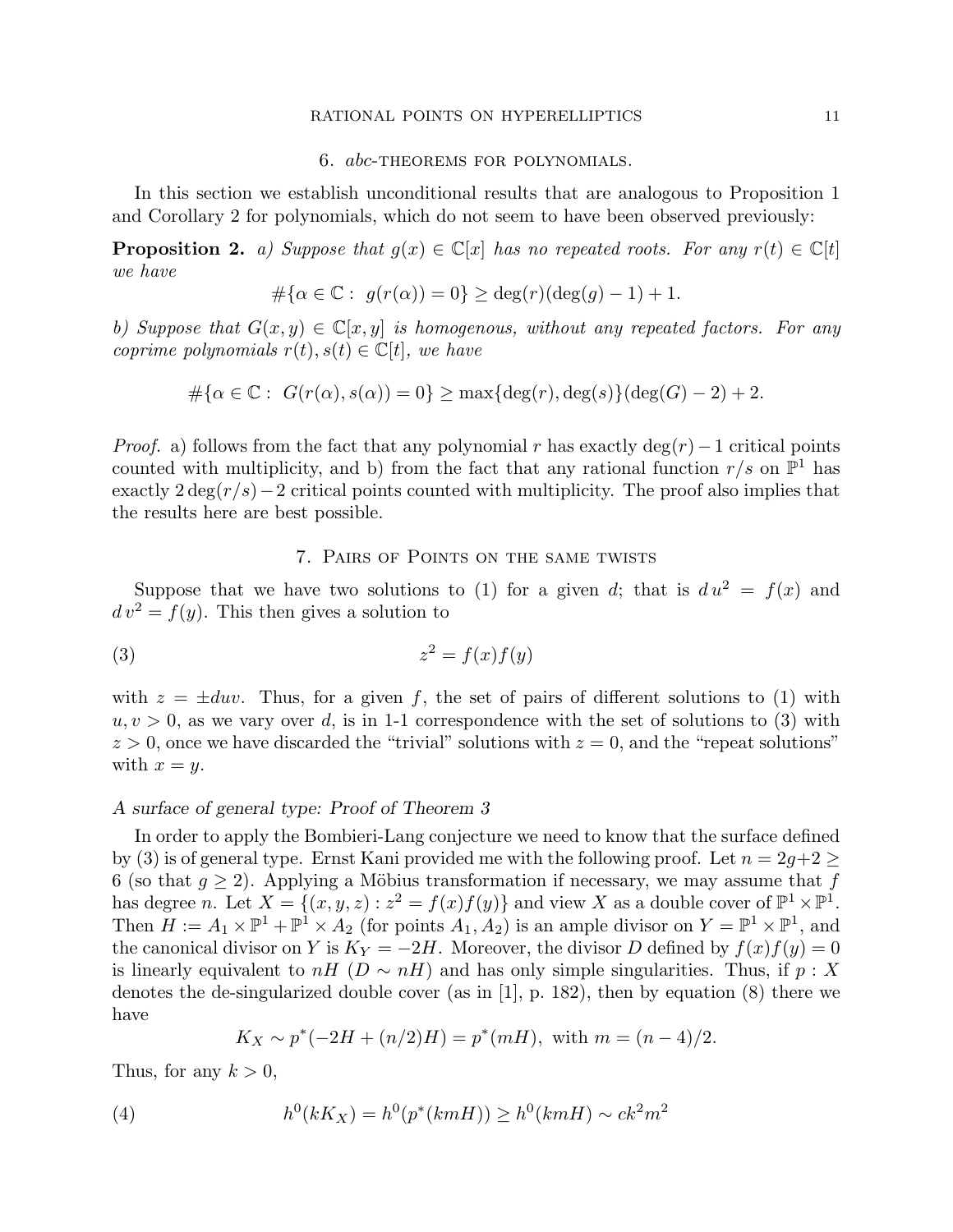for some constant  $c \neq 0$ , the latter because H is ample. Here  $h^0(D) = \dim H^0(X, L(D))$ , for any divisor  $D$  on  $X$  (and similarly for divisors on Y). But (4) implies that  $X$  has Kodaira dimension 2 (i.e. X is of general type) when  $m > 0$  (i.e.  $n > 4$ ).

Since  $X$  is of general type we can apply the Bombieri-Lang conjecture, and so we wish to understand the proper closed subvariety  $S \subset X$ . Since S is a proper closed subvariety we may assume that  $S$  is a finite union of curves, and since we may discard finitely many points, we may assume that all of those curves have genus 0 or 1 (by Faltings' Theorem).

# Counting pairs of points: Proof of Theorem 4(ii)

We have just seen that the  $d \leq D$  for which  $c_d(\mathbb{Q}) \geq 2$  arise, other than in finitely many examples, from points on finitely many curves of genus 0 and 1 on the surface  $(3)$ . The number of such  $d \leq D$  arising from curves of genus 1 is  $D^{o(1)}$ , a relatively small quantity, so we can now restrict our attention to those d that arise from curves of genus 0. These curves may always be parameterized by rational functions, that is we can find  $x(t), y(t) \in \mathbb{C}(t)$  for which  $f(x(t))f(y(t)) \in \mathbb{C}(t)^2$ .

Recall that f has degree  $2g+2$  with  $g \geq 2$ , and  $F(X, Y) = f(X/Y)Y^{2g+2}$ . We will write  $x(t) = r(t)/s(t)$  and  $f(r(t)/s(t)) = d(t)(u(t)/s(t)^{g+1})^2$  with  $d(t), r(t), s(t), u(t) \in \mathbb{C}[t]$ , where  $d(t)$  has no repeated roots, and  $s(t)$  has no roots in common with  $r(t)u(t)$ ; and similarly  $y = R(t)/S(t)$ . Let  $\delta = \max\{\deg(r), \deg(s)\}\$ be the degree of  $x(t)$ , which we may assume to be  $\leq \delta'$ , the degree of  $y(t)$ . We may find a Mobius transformation  $t \mapsto Mt$  to ensure that  $F(r(t), s(t))$  has degree  $2\delta(g+1)$  and that  $F(R(t), S(t))$  have degree  $2\delta'(g+1)$ (i.e. there is no cancellation in either product).

By Proposition 2b we have deg(u)  $\leq 2\delta - 2$ , and so  $d(t)$  has degree  $\geq 2\delta(g-1) + 4$ . Therefore deg  $d(t) \in [2\delta(g-1)+4, 2\delta(g+1)]$ , so we deduce that

$$
2\delta'(g-1) + 4 \le 2\delta(g+1).
$$

Thus if  $\delta \leq g/2$  then  $\delta' = \delta$  (else  $\delta' \geq \delta + 1$  whence  $(\delta + 1)(g - 1) + 2 \leq \delta(g + 1)$  giving a contradiction). Note that if  $\delta = 1 \le g/2$  then  $\delta' = 1$  and so deg  $u = \deg U = 0$ ; therefore the two solutions are connected by an automorphism, so are of no interest to us. We henceforth assume  $\delta \geq 2$ .

Now  $d(t)$  has even degree  $\geq 2\delta(g-1)+4 \geq 4g$  for  $\delta \geq 2$ . The number of such integers  $d \le D$  is ≪  $D^{1/2g}$  assuming Conjecture 1(ii); and ≪  $D^{1/(2g-2)+o(1)}$  assuming the abc-conjecture by Corollary 2(ii).

Remark. These bounds improve to  $\ll D^{1/(2g+1)}$  and  $\ll D^{1/(2g-1)+o(1)}$ , respectively, when  $d(t)$  has degree  $> 4g$ . If  $d(t)$  has degree  $4g$  then deg  $U = \frac{1}{2}$  $\frac{1}{2}(2\delta'(g+1)-\deg d)=\delta'(g+1)-2g,$ whereas deg  $U \le 2\delta' - 2$  by Proposition 2b and therefore  $\delta' \le 2$ . Thus  $\delta = \delta' = 2$ , and so there exist rational functions  $x(t)$  and  $y(t)$  of degree 2, not in the same orbit of Aut(C), for which  $f(x(t))/f(y(t))$  is the square of a rational function of degree 2. It may be that there does not exist such an exotic example when f has large enough degree.

Numerous twists with pairs of points: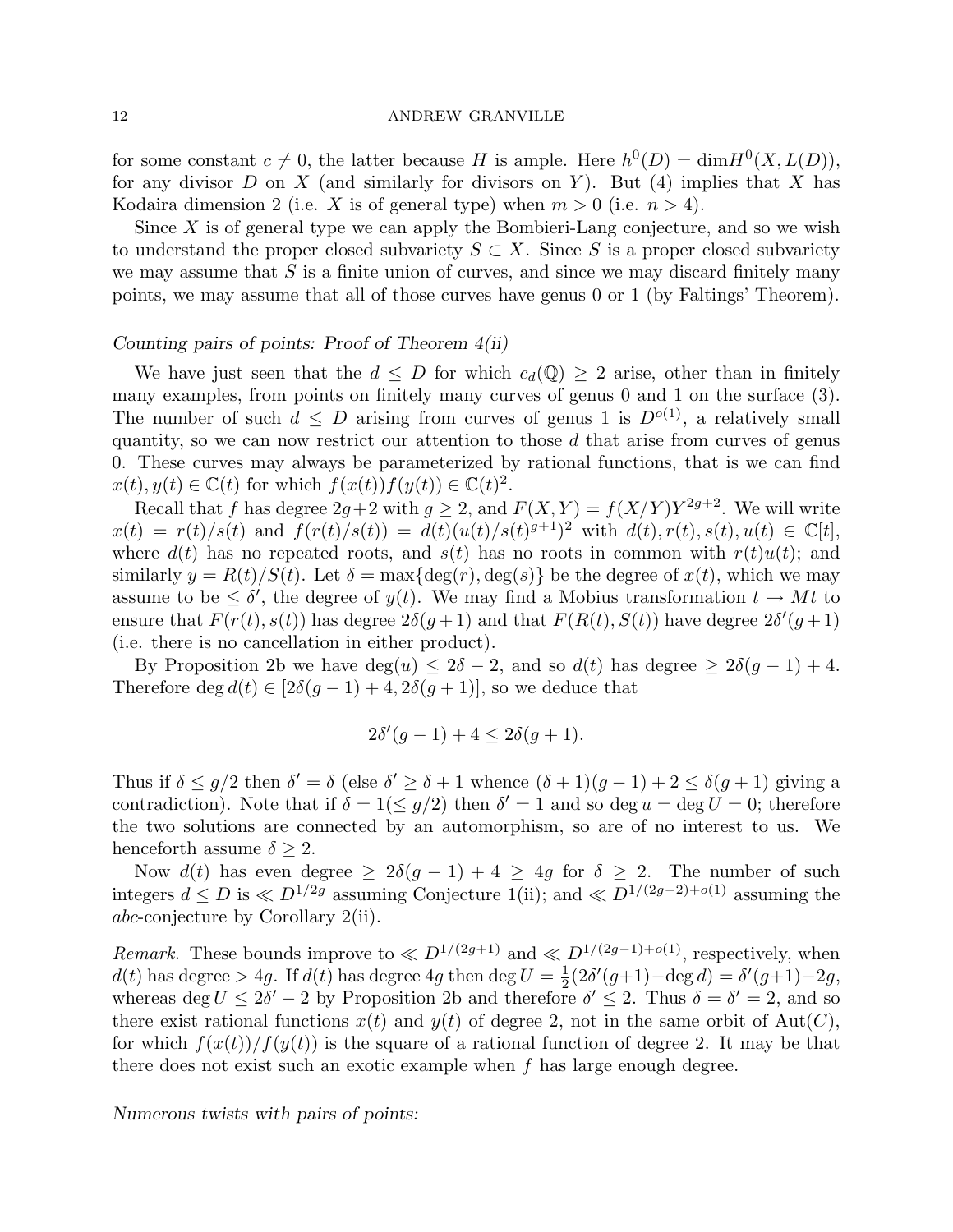• Let  $f(x) = xh(x(2-x))$  for a given  $h(x) \in \mathbb{Z}[x]$  of degree  $g \ge 1$ , so that  $n = 2g+1$ . We get a rational solution  $x = u, y = 2-u$  to (3) if and only if  $u(2-u) \in \mathbb{Q}^2$ . This occurs if and only if  $u = (t+1)^2/(t^2+1)$  for some rational t, in which case  $u(2-u) = ((t^2-1)/(t^2+1))^2$ . Thus u and  $2 - u$  are the x-coordinates of rational points on  $C_d$  where

$$
d = (t2 + 1)2g+1h(((t2 – 1)/(t2 + 1))2).
$$

By Conjecture 1(ii) the number of such  $d \le D$  is ~  $\kappa'_{f} D^{1/(2g+1)}$ .

• Let  $f(x) = (x - 1)(x - 2)(x - 4)...(x - 2^{n-1})$ . We get a rational solution  $x =$  $u, y = 2u$  to (3) if and only if  $2^{n-1}(2u-1)(u-2^{n-1}) \in \mathbb{Q}^2$ . This occurs if and only if  $u = 2^{n-1}(t^2-1)/(t^2-2^n)$  for some rational t. In this case with n divisible by 4, u and 2u are the x-coordinates of rational points on  $C_d$  where

$$
d = (2^{n} - 1) \prod_{j=1}^{n-1} ((2^{j} - 1)t^{2} + (2^{n} - 2^{j})).
$$

By Conjecture 1(ii) the number of such  $d \le D$  is ~  $\kappa'_{f} D^{1/(2g+1)}$ .

• Let  $f(x) = x^4 - 4ax^2 - a^2$ . We get a rational solution  $x = t + a/t$ ,  $y = at/(t^2 - a)$ to (3) in rational functions of degree 2 that are not in the same orbit of  $Aut(C)$ , where  $f(x(t))/f(y(t)) = (i(t^2 - a)^2/at^2)^2$  is the square of a rational function of degree 2.

Several interesting future projects emerge from these considerations:

• Classify all  $f(x) \in \mathbb{C}[x]$  and  $x(t), y(t) \in \mathbb{C}(t)$  of degree two for which  $f(x(t))/f(y(t))$  is the square of a rational function of degree 2. I guess that if  $\deg(f)$  is sufficiently large then  $x(t)$  and  $y(t)$  must be in the same orbit of Aut(C).

• Classify all  $f(x) \in \mathbb{C}[x]$  and  $x(t), y(t) \in \mathbb{C}[t]$  which give rise to solutions to (3). In other words we wish to understand pairs of integral points on the  $C_d$ . Florian Luca and I have shown that there are no solutions with  $\deg(f) > 2 = \deg(x) = \deg(y)$ . I guess that if  $deg(f)$  is sufficiently large then  $x(t)$  and  $y(t)$  must be in the same orbit of Aut(C); this implies Conjecture 2(i) assuming the Bombieri-Lang conjecture.

• Classify all  $f(x) \in \mathbb{C}[x]$  and  $x(t), y(t), Y(t) \in \mathbb{C}(t)$  which give rise to two solutions to (3). That is, to determine triples of rational points on  $C_d$ ; were the triples to give rise to solutions of (3) involving distinct polynomials then there would be finitely many triples, by Faltings' theorem, unless the polynomials had extremely low degree. In any case we believe that if  $\deg(f)$  is sufficiently large then two of any triple of solutions lie in the same orbit of  $Aut(C)$ ; this should lead to a proof of Conjecture  $2(i)$  assuming the Bombieri-Lang conjecture.

## 8. Only finitely many twists with pairs of points

**Theorem 5(i).** Assume the abc-conjecture. Let  $f(x) \in \mathbb{Z}[x]$  have degree n and no repeated roots. If there exists a polynomial  $h(x) \in \mathbb{Z}[x]$  of degree  $\ell < n$  with no roots in common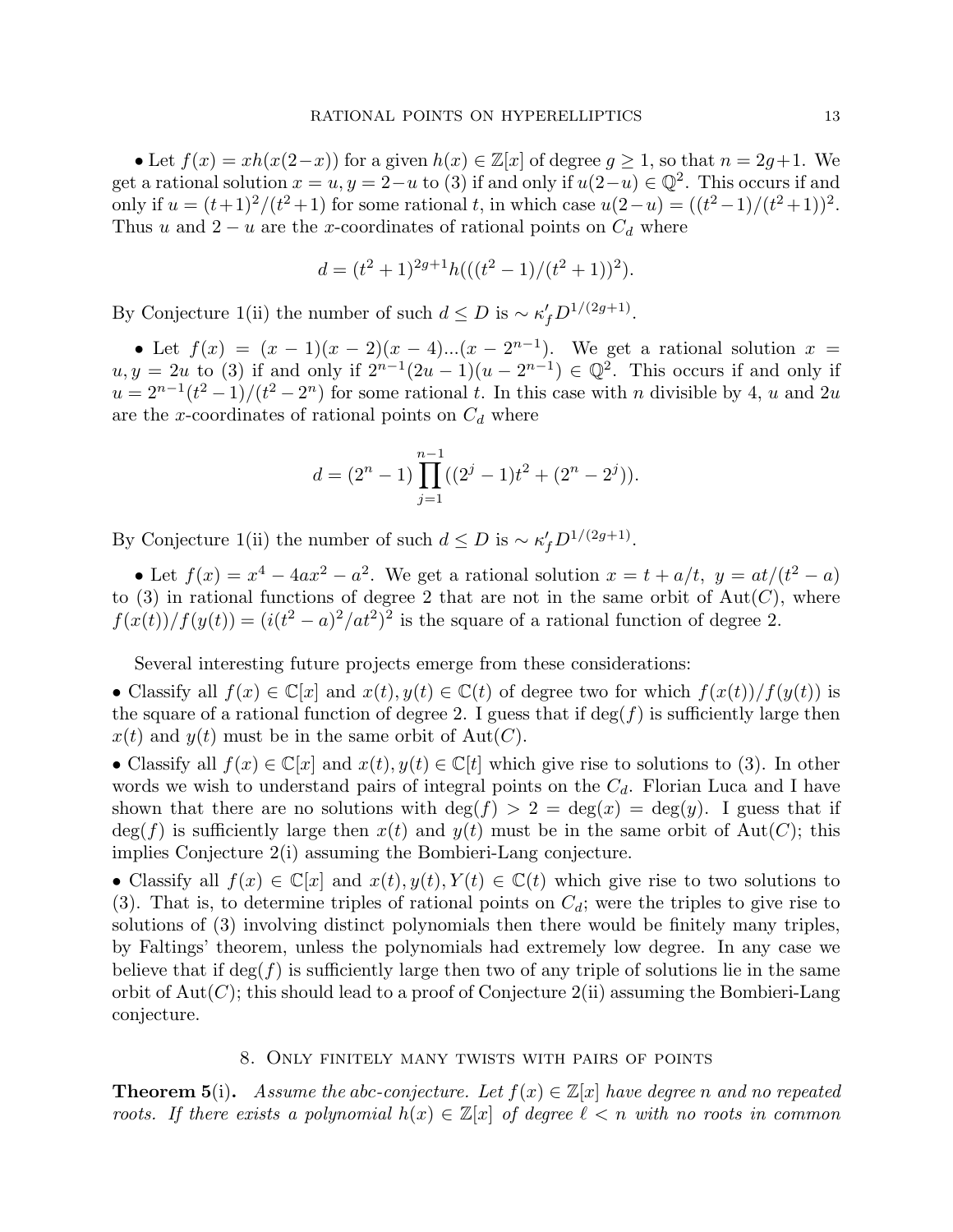with  $f(x)$ , such that  $g(x) := f(x) - h(x)$  has  $\mu$  distinct roots and

$$
n > \frac{5 + \sqrt{17}}{10} \, (4\ell + 5\mu)
$$

then there are only finitely many squarefree integers d for which there is more than one non-trivial integer solution to  $f(x) = dy^2$ .

*Proof.* Let m be the number of distinct roots of gh so that  $\mu \leq m \leq \mu + \ell$ . Suppose that  $f(r) = du^2$  and  $f(s) = dv^2$  for integers  $d, r, s, u, v$  with d squarefree and  $|r| \leq |s|$ . Now  $g(r)+h(r) = du^2$ , so applying the abc-conjecture we deduce that  $|r|^{n-o(1)} \approx |g(r)|$  $\prod$  $\frac{1-o(1)}{\ll}$  $p|du(gh)(r) P \ll |du||r|^m$ ; and therefore  $|u| \ll |d|u^2|r|^{m-n+o(1)} \ll |r|^{m+o(1)}$ . Similarly  $|v| \ll |s|^{m+o(1)}$ . Define  $\alpha, \beta$  so that  $|u| = |r|^{\alpha m}$  and  $|v| = |s|^{\beta m}$ , and thus  $0 \leq \alpha, \beta \leq \alpha$  $1 + o(1)$ .

Since  $|r| \le |s|$  thus  $u^2|h(s)| \ll v^2|h(r)|$ . Let  $\gamma = \gcd(v^2g(r), u^2g(s))$  and so  $v^2g(r)/\gamma$  +  $(v^2h(r) - u^2h(s))/\gamma = u^2g(s)/\gamma$ . By the abc-conjecture we find that  $|v^2g(r)/\gamma|^{1-o(1)} \ll$  $(v^2|h(r)|/\gamma)|uv||rs|^{\mu}$ ; and so  $|r|^{n-\ell-\mu-m\alpha-o(1)} \ll |s|^{\mu+\beta m}$ .

Noting that  $|r|^{n-2m\alpha} = |r|^n/u^2 \asymp f(r)/u^2 = d = f(s)/v^2 \asymp |s|^n/v^2 = |s|^{n-2m\beta}$ , we deduce that

$$
(n - \ell - \mu - m\alpha)(n - 2m\beta) \le (\mu + \beta m)(n - 2m\alpha) + o(1).
$$

Since the difference of the two sides of this equation is linear in  $\alpha$  and  $\beta$  separately, the extreme cases of the inequality must happen at the endpoints for the ranges of  $\alpha$  and  $\beta$ (that is at 0 or  $1 + o(1)$ ). We then easily prove that  $|r|, |s| \ll 1$  for

$$
n > \max \left\{ 2m + \ell + 2\mu, \frac{\ell + 2\mu + 3m + \sqrt{\ell^2 + 4\mu^2 + 9m^2 + 4\ell\mu - 2\ell m + 4m\mu}}{2} \right\}
$$

.

(The extreme cases here correspond to  $\beta = 1+o(1)$  and to  $\alpha = 1+o(1)$  and 0, respectively). This lower bound for n is an increasing function of m in its range  $\mu \leq m \leq \mu + \ell$ , so the theorem holds since the bound given is larger than the above expression taken with  $m = \mu + \ell$ .

Examples. The hypothesis, and hence the result, of Theorem 5(i) holds for  $f(x) = g(x) + a$ where a is a non-zero constant provided  $n > (5 + \sqrt{17})m/2$ , where m is the number of distinct roots of  $g(x)$ . In particular for  $f(x) = x^n + a$  once  $n \ge 5$ . The hypothesis also holds for  $f(x) = x^n + ax + b$  once  $n \ge 9$ ; and indeed for any  $f(x) = x^n + h(x)$  with  $h(0) \neq 0$ , provided the degree of h is  $\leq (n-5)/4$ 

We want to use an analogous argument to find  $f(x)$  for which there are only finitely many squarefree d with more than one non-trivial rational point on  $f(x) = dy^2$ . However there is now no guarantee that  $h(r)$  and  $h(s)$  are small, so we need to rework the third application of the abc-conjecture in the proof above. To do so we will use the following generalization of the abc-conjecture: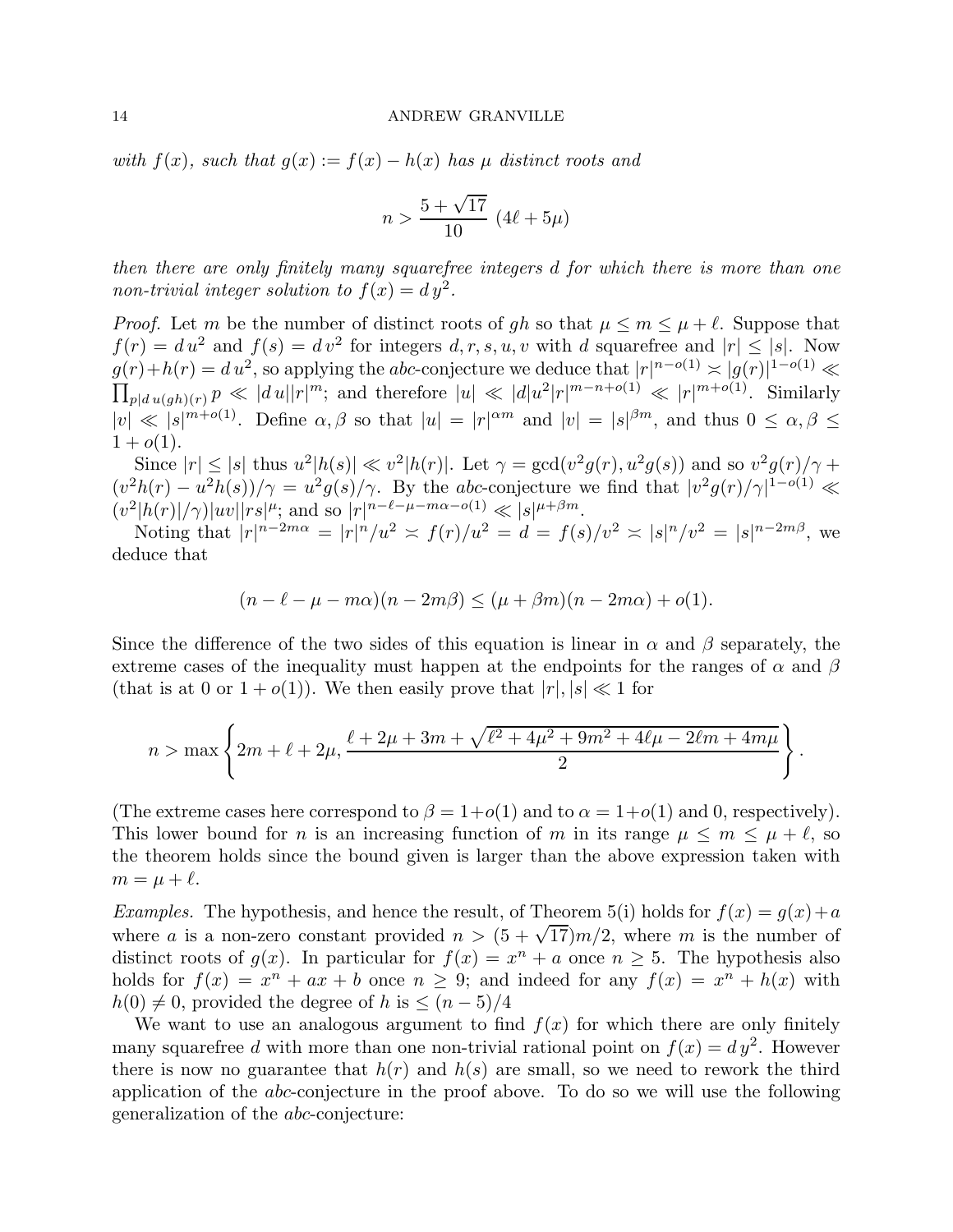**The** abcd-conjecture. If a, b, c and d are integers for which  $a + b + c + d = 0$ , where no subsum vanishes and  $gcd(a, b, c, d) = 1$ , then

$$
|a|, |b|, |c|, |d| \ll N(abcd)^{3+o(1)}.
$$

The exponent 3 is conservative based on the example  $2^{3k} + 3 \times 2^k \times (2^k + 1) + 1 (2<sup>k</sup> + 1)<sup>3</sup> = 0$ . A less conservative version of the conjecture is that the exponent should be 1 outside of "finitely many subvarieties" (the above example belongs to the subvariety  ${a + b + c + d = 0, b^3 = 27acd}.$ 

**Theorem 5(ii).** Assume the abc-conjecture and abcd-conjecture. Let  $f(x) \in \mathbb{Z}[x]$  have degree n and no repeated roots. If there exists a polynomial  $h(x) \in \mathbb{Z}[x]$  with no roots in common with  $f(x)$ , such that  $h(x)(f(x) - h(x))$  has  $\lt n/10$  distinct roots, then there are only finitely many squarefree integers d for which there is more than one non-trivial rational solution to  $f(x) = dy^2$ .

Sketch of Proof. We have  $|u| \ll |r|^{m+o(1)}$  and  $|v| \ll |s|^{m+o(1)}$  as in the proof of Theorem 5(i). Again define  $\alpha, \beta$  so that  $|u| = |r|^{\alpha m}$  and  $|v| = |s|^{\beta m}$ , and thus  $0 \le \alpha, \beta \le 1 + o(1)$ .

Now we will let  $\gamma = \gcd(v, u)$  and consider the equation

$$
g(r)(v/\gamma)^{2} + h(r)(v/\gamma)^{2} = g(s)(u/\gamma)^{2} + h(s)(u/\gamma)^{2}.
$$

By the abcd-conjecture we find that  $|g(r)(v/\gamma)^2|^{1/3-o(1)} \ll |uv/\gamma^2||rs|^m$ ; which can be rewritten as  $|r|^{n/3-m-\alpha m-o(1)} \ll |s|^{m+\beta m/3}$ , so that

$$
(n - 2m\beta)(n/3 - m - \alpha m) \le (n - 2m\alpha)(m + \beta m/3) + o(1).
$$

This cannot hold if  $n > 10m$ .

*Remark.* If we can take exponent A instead of 3 in the abcd-conjecture, we get a contradiction if  $n > (3A + 1)m$ .

### 9. Discussion

# Different models of a curve, and integral points

The choice of model for a hyperelliptic curve has little effect on the number of rational points. However integral points are not so robust a notion since their definition does depend on the chosen model for the curve. For example, rational points  $(r, s)$  on  $dy^2 = x^3 + 1$  are in 1-to-1 correspondence with rational points  $(u, v)$  on  $dy^2 = x^4 + x$  (via the birational transformation  $u = 1/r, v = s/r^2$ , yet Conjecture 1 predicts quite different quantities of integral points on the quadratic twists of these two models for the same curve.

## Are our predictions made on a firm basis?

Many researchers are skeptical about the full Bombieri-Lang conjecture, not least because of the extraordinary deductions that can be made from it, such as the results from [4] mentioned in the introduction. One further consequence of the work of [4] is that if we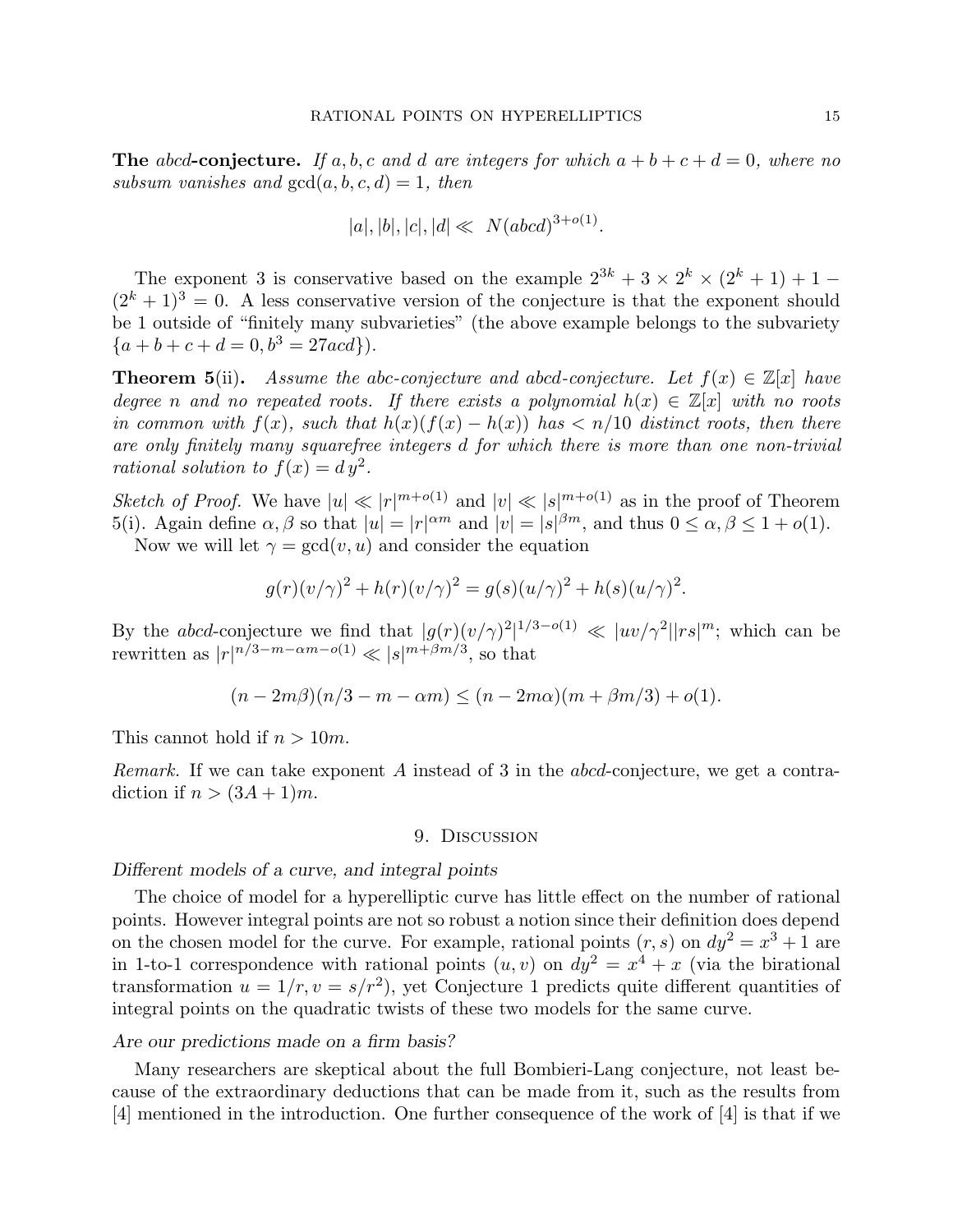fix  $g > 1$  and any number field K with  $[K : \mathbb{Q}] \gg_g 1$  then there are only finitely many curves C of genus g defined over  $\mathbb Q$  such that there is a point in  $C(K)$  which does not belong to a subfield of K (else the point has  $[K: \mathbb{Q}]$  distinct conjugates in  $C(L)$  where L is the Galois closure of  $K/\mathbb{Q}$ , contradicting the universal bound on the number of rational points given by [4]). At first glance this seems implausible, but perhaps the conjecture is true and rational points are very rare indeed, requiring many of us to gain new intuitions.

### 10. When there are infinitely many points

If  $g = 0$  or 1, our argument with the *abc*-conjecture does not give an upper bound on the height of solutions, which is just as well, since one knows that there can be solutions of arbitrarily large height. Nonetheless we can exploit several other ideas in this article to guess at the distribution of small points.

# Extending our heuristics to curves of genus 0

We shall assume here that  $f$  has degree 2. By the heuristic of section 3, we expect  $\asymp_f X D^{1/2} (\log(X/D^{1/2}))^{\delta(f)-1}$  rational points on  $C_d$  with  $d \asymp D$  and  $\max\{|r|, |s|\} \asymp X$ , where  $X \gg D^{1/2}$ : in particular,  $\asymp_f D$  rational points when  $X \asymp D^{1/2}$ . This is all moreor-less confirmed by known results on conics. Legendre's theorem states that there are solutions to (2) if and only if d and its prime factors belong to certain residue classes mod  $\ell$ where  $\ell = \ell(f)$  is a certain nonzero integer depending on f (for example, if  $f = ax^2 + b$  then  $\ell = 4ab$ ). Considering only prime values of d we see that there are indeed  $\approx D(\log D)^{O(1)}$ integers  $d \in (D, 2D]$  for which (2) has solutions. Moreover, Holzer's well-known bound [13] on the height of points on a conic (if there is a non-zero integer solution to  $ax^2 + by^2 = cz^2$ where abc is squarefree then there is one with  $|ax^2|, |by^2|, |cz^2| \le |abc|$  translates to the fact that if there is a non-trivial solution to (2) then there is one with  $|r|, |s| \ll |d|^{1/2}$ ; thus we do indeed have the predicted number and size of solutions.

We can extend the heuristic in section 3 to the easier case of solutions to (1), i.e. integral points, when f has degree two, predicting  $\asymp_f D^{1/2} (\log(X/D^{1/2}))^{\delta(f)-1}$  integral points on  $C_d$  with  $d \leq D$  and  $|r| \leq X$ , whenever  $X \gg D^{1/2}$ . The key question is in what range for  $X$  is this true uniformly? In the range in which we can prove it holds, that is X not much bigger than  $D^{1/2}$ , the factor  $(\log(X/D^{1/2}))^{\delta(f)-1}$  has little effect no matter what the value of  $\delta(f)$ , and my guess is that this remains so. Therefore let us predict  $\asymp_f D^{1/2+o(1)}$  integral points uniformly in each dyadic interval [X, 2X], for X up to  $\exp(D^{1/2+o(1)})$ : the reason I choose this limit is that there are  $D^{1/2+o(1)}$  dyadic intervals up to this height, and therefore a total of about  $D^{1+o(1)}$  such points. This fits well with the theory of the Pell equation since we know that if  $f(x) = x^2 - 1$  then (1) has solutions for a positive proportion of squarefree d. Moreover Dirichlet's class number formula (or, indeed, the construction of fundamental units using continued fractions) implies that the smallest such solutions always have  $|r| \leq \exp(d^{1/2+o(1)})$ . In fact our heuristic suggests that most such fundamental solutions are this large, and hence that the class numbers of the corresponding real quadratic fields are typically very small, supporting well-known predictions of Cohen and Lenstra [5,6].

Extending our heuristics to rational points on curves of genus 1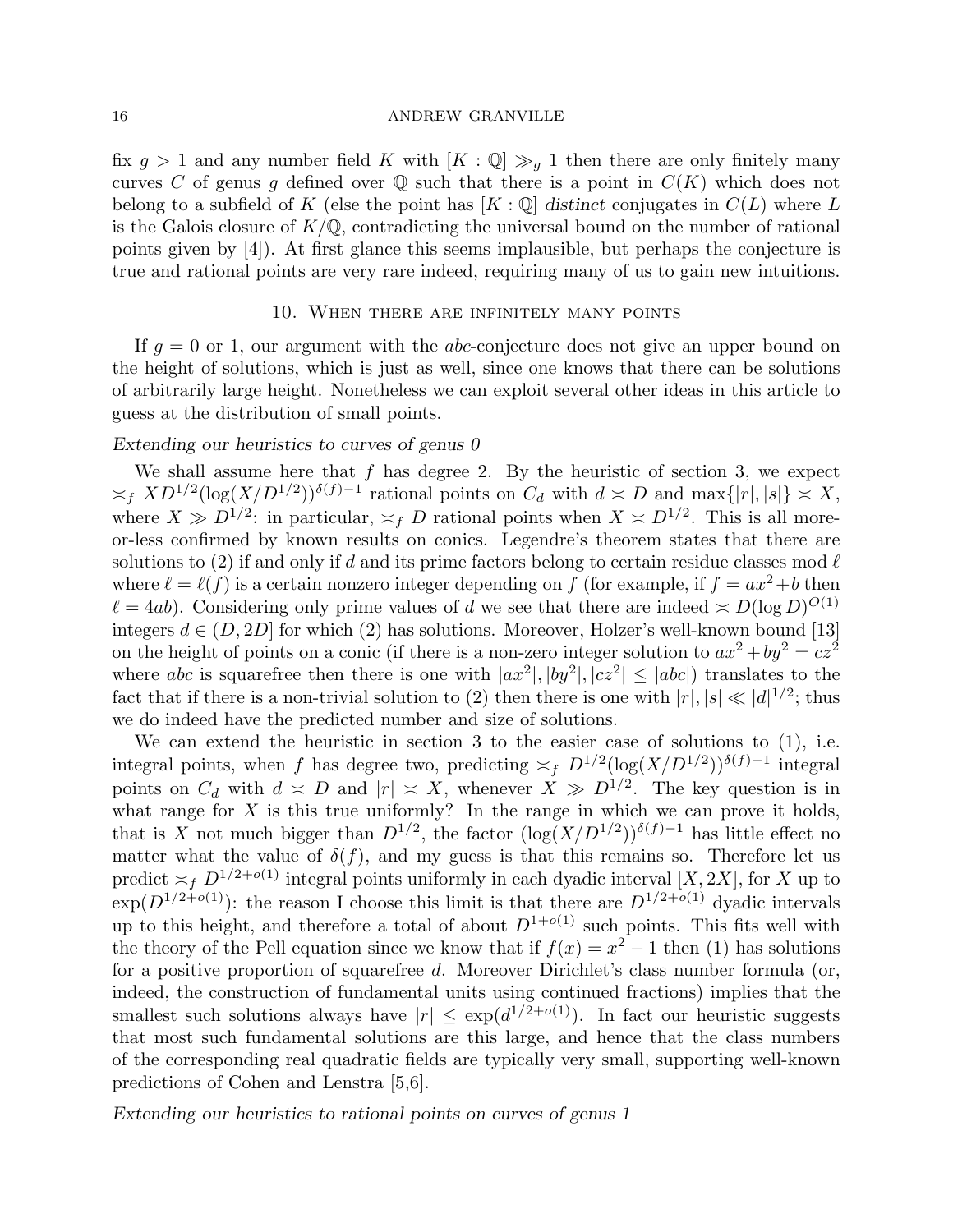It is widely believed that, asymptotically, half of the quadratic twists of any given elliptic curve over the rationals have finitely many rational points, and half have rank one (see [3] for a survey).

The method of Gouvêa and Mazur  $[11]$ , as refined by Stewart and Top  $[16]$  and Rubin and Silverberg [15], constructs roughly the predicted number of curves with non-trivial solutions to (2) when  $g > 1$ . Their technique only finds rational points of small size (polynomial in d), which is all that there is for  $q > 1$  assuming the abc-conjecture, by Theorem 1. However, for  $g = 1$ , the heuristic of section 3 predicts that there are just  $D^{1/2+o(1)}$  twists with such small non-trivial rational points and indeed their method counts this many, far fewer than "half the quadratic twists" (as in the previous paragraph). If we assume that the range of validity of the prediction of section 3 can be extended for all X up to  $\exp(D^{1/2+o(1)})$  (as we did for integral points on curves of genus 0 in the previous section) then we get a total of  $D^{1+o(1)}$  such rational points, and so we might be led to predict that all of the generators of the Mordell-Weil group of  $C_d$  are  $\ll \exp(d^{1/2+o(1)})$ . Such a prediction can be deduced assuming the weak Birch-Swinnerton Dyer conjecture and the Riemann Hypothesis for  $L(C_d, s)$ , as in [14].

One recently popular question is to estimate, for a given elliptic curve  $E$ , the number of squarefree  $d \leq D$  for which the dth quadratic twist of E has rank  $r \geq 2$ . Based on the growth of the coefficients of certain modular forms, Sarnak predicted something like  $D^{3/4+o(1)}$  such twists with rank  $\geq 2$ , whereas, based on computational evidence, Rodriguez-Villegas predicted something like  $D^{3/4}(\log D)^{O(1)}$  such twists with rank 2. Conrey, Keating, Rubinstein and Snaith [7] developed a sharper prediction,  $\sim c_E D^{3/4} (\log D)^{3/8+\eta_E}$ such twists of rank 2, based on (the GUE) conjectures for the distribution of values of Lfunctions, where  $\eta_E$  depends explicitly on  $E[2]$  and  $Disc(E)$  (see [9]). Now [14] also predicts, again assuming the Birch-Swinnerton Dyer conjecture and the Riemann Hypothesis for  $L(C_d, s)$ , that the smallest generator of the Mordell-Weil group of  $C_d$  is  $\ll \exp(d^{1/2r+o(1)})$ , when it has rank  $r$ . Combining this with our extenstion of the heuristic of section 3, we predict that there are  $\ll D^{1/2+\tilde{1}/2r+o(1)}$  squarefree  $d \leq D$  for which the dth quadratic twist of E has rank r. When  $r = 2$  this coincides with the predictions of Sarnak, Rodriguez-Villegas, and Conrey et al.

There has been speculation that the number of quadratic twists of rank 3 should grow like  $D^{3/4+o(1)}$ , that is, roughly as many as of rank 2 (see Remark 8.3 of [15]), whereas our prediction gives  $\ll D^{2/3+o(1)}$ , far fewer. Rubin and Silverberg [15] constructed  $\gg D^{1/2}$ quadratic twists of rank  $\geq 2$ ,  $\gg D^{1/3}$  quadratic twists of rank  $\geq 3$  and  $\gg D^{1/6}$  quadratic twists of rank  $\geq 4$ , assuming only the parity conjecture, by creating elliptic curves with several rational points of small height; however these points are smaller than what we would predict is typical, so we believe that their lower bounds fall well short of the actual count.

In a further article, with Mark Watkins, we will develop this heuristic approach to give new evidence in favor of Honda's conjecture that there is an absolute bound on the rank of the elliptic curves in the family of quadratic twists of a given elliptic curve.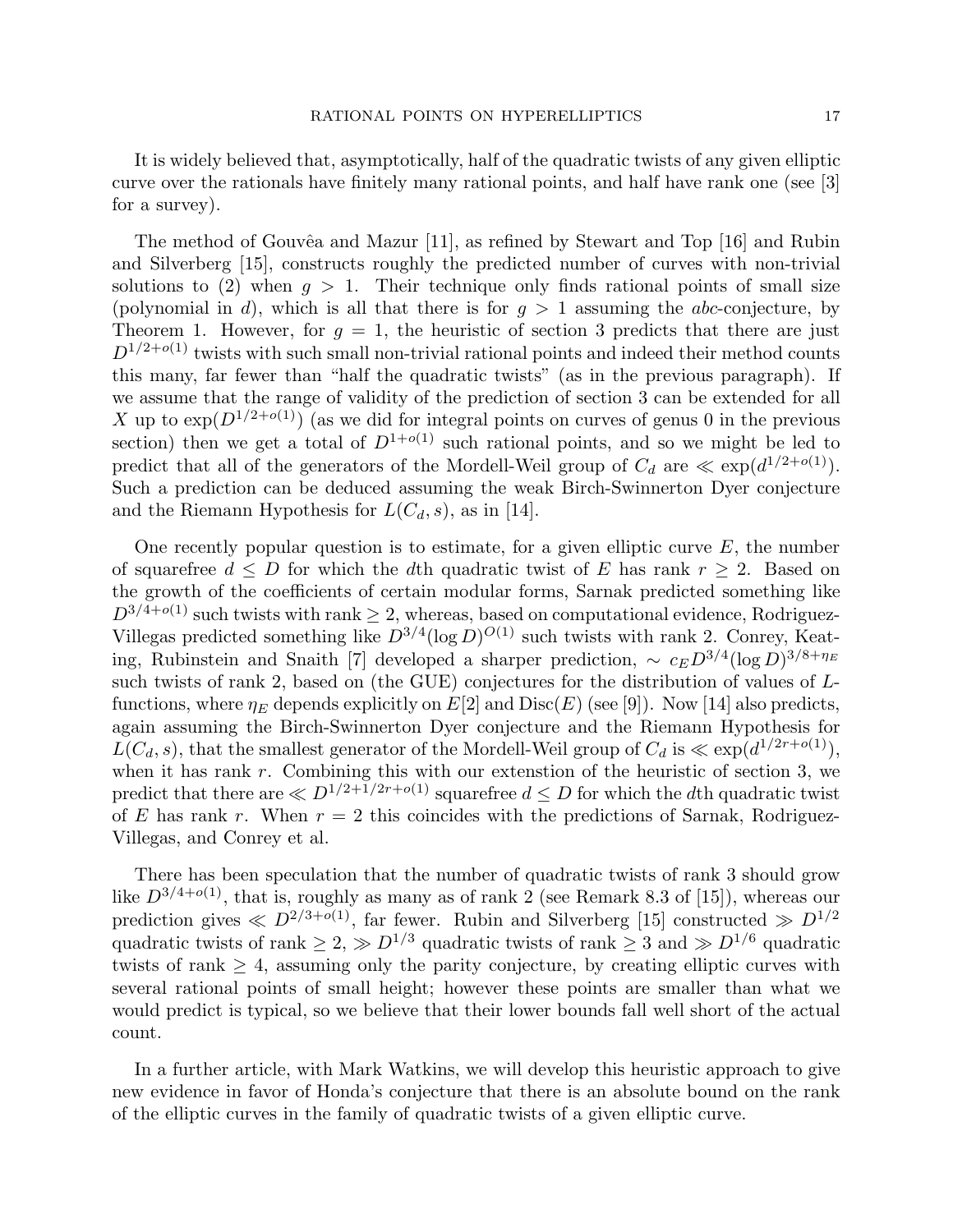#### 11. Superelliptic curves.

The methods, results and conjectures of our study of hyperelliptic curves carry over to the quadratic twists  $C_d$ :  $dy^m = f(x)$  of a given superelliptic curve,  $C = C_1$  where  $m \geq 3$ ,  $f(x)$  is a polynomial with integer coefficients, whose factors have multiplicity less than m, and  $d$  is not divisible by the  $m$ th power of any prime. For simplicity we will make the further assumptions that f has no repeated roots (which is so in most cases of interest), and usually that the degree of f is divisible by  $m$  (which simplifies matters considerably when we consider rational points). We again define  $c_d(\mathbb{Z})$  and  $c_d(\mathbb{Q})$  to be the number of automorphism classes of non-trivial integral and rational points on  $C_d$ , respectively.

Throughout the rest of this section we assume the abc-conjecture.

We conjecture that there are  $\sim \kappa_{f,m} D^{1/\deg(f)}$  mth-power free integers d with  $|d| \leq D$ for which  $c_d(\mathbb{Z}) \neq 0$ , provided  $\deg(f) \geq 2$ , and that there are  $\sim \kappa'_{f,m} D^{2/\deg(f)}$  mth-power free integers d with  $|d| \leq D$  for which  $c_d(\mathbb{Q}) \neq 0$ , except perhaps when  $\deg(f) \leq m = 3$ . The results in [12] can again be used to deduce that the implicit lower bounds hold; and we can even prove these conjectures if  $f(x)$  factors into distinct linear factors over  $\mathbb Q$  and has degree  $> 4m(m+1)/(m-1)^2$ .

We also conjecture that if  $\deg(f)$  is sufficiently large then there are only finitely many mth-power free integers d for which  $c_d(\mathbb{Z}) > 1$ , and only finitely many mth-power free integers d for which  $c_d(\mathbb{Q}) > 2$ . Again we can exhibit certain infinite families of curves, C, for which these conjectures are true, assuming the abc-conjecture.

Any integral point on  $C_d$  with x-coordinate r satisfies  $|r| \ll |d|^{1/(\deg(f) - \frac{m}{m-1}) + o(1)}$ . For f of degree  $mg + i$ ,  $1 \leq i \leq m$ , any rational point on  $C_d$  with x-coordinate  $r/s$  where  $(r, s) = 1$  satisfies

(5) 
$$
|r|, |s| \ll |d|^{1/(mg+i-1-\frac{(m,i)+1}{m-1})+o(1)}.
$$

Thus we can deduce that there are  $\ll_f D^{1/(\deg(f) - \frac{m}{m-1}) + o(1)}$  mth-power free integers d with  $|d| \leq D$  for which  $c_d(\mathbb{Z}) \neq 0$  (which is non-trivial unless deg  $f \leq 2$ ); and that there are  $\ll_f D^{2/(mg+i-1-\frac{(m,i)+1}{m-1})+o(1)}$  mth-power free integers d with  $|d| \leq D$  for which  $c_d(\mathbb{Q}) \neq 0$  (which is non-trivial unless deg  $f \leq 3$ , or deg  $f = 4$  and  $m = 3$  or 4). It may be that these results can be improved. To prove (5) let  $F^*(r,s) = s^{mg+i}f(r/s)$  so that  $F(r, s) = F^*(r, s) s^{m-i}$ . Any rational point on  $C_d$  gives rise to a solution of  $F(r, s) = dt^m$ , so we may write  $F^*(r, s) = d_1 t_1^m$ ,  $s^{m-i} = d_2 t_2^m$ , where  $d_1 d_2 = d t_0^m$  and  $t = t_0 t_1 t_2$  with  $t_0 \ll 1$ . The key here is the bound  $\prod_{p|s} p^m \leq d_2^{m-1}$  $\binom{m-1}{2} |s|^{(m,i)}$  which is easily proved by considering the cases where  $p|d_2$  and  $p \nmid d_2$  separately. Therefore, by the abc-conjecture, we have

$$
H^{mg+i-1-o(1)} \ll \prod_{p|sF^*(r,s)} p = \prod_{p|dt} p \le \prod_{p|d_1t_1} p \prod_{p|s} p \le |d_1t_1| \prod_{p|s} p,
$$

and so  $H^{m(mg+i-1)-o(1)} \ll d^{m-1} |F^*(r, s)| |s|^{(m,i)} \ll d^{m-1} H^{mg+i+(m,i)}$  and the result follows.

Assuming the Bombieri-Lang conjecture for surfaces of the form  $z^m = g(x)/g(y)$  where  $g(X) \in \mathbb{Z}[X]$  has degree divisible by m, the set of mth-power free integers d for which